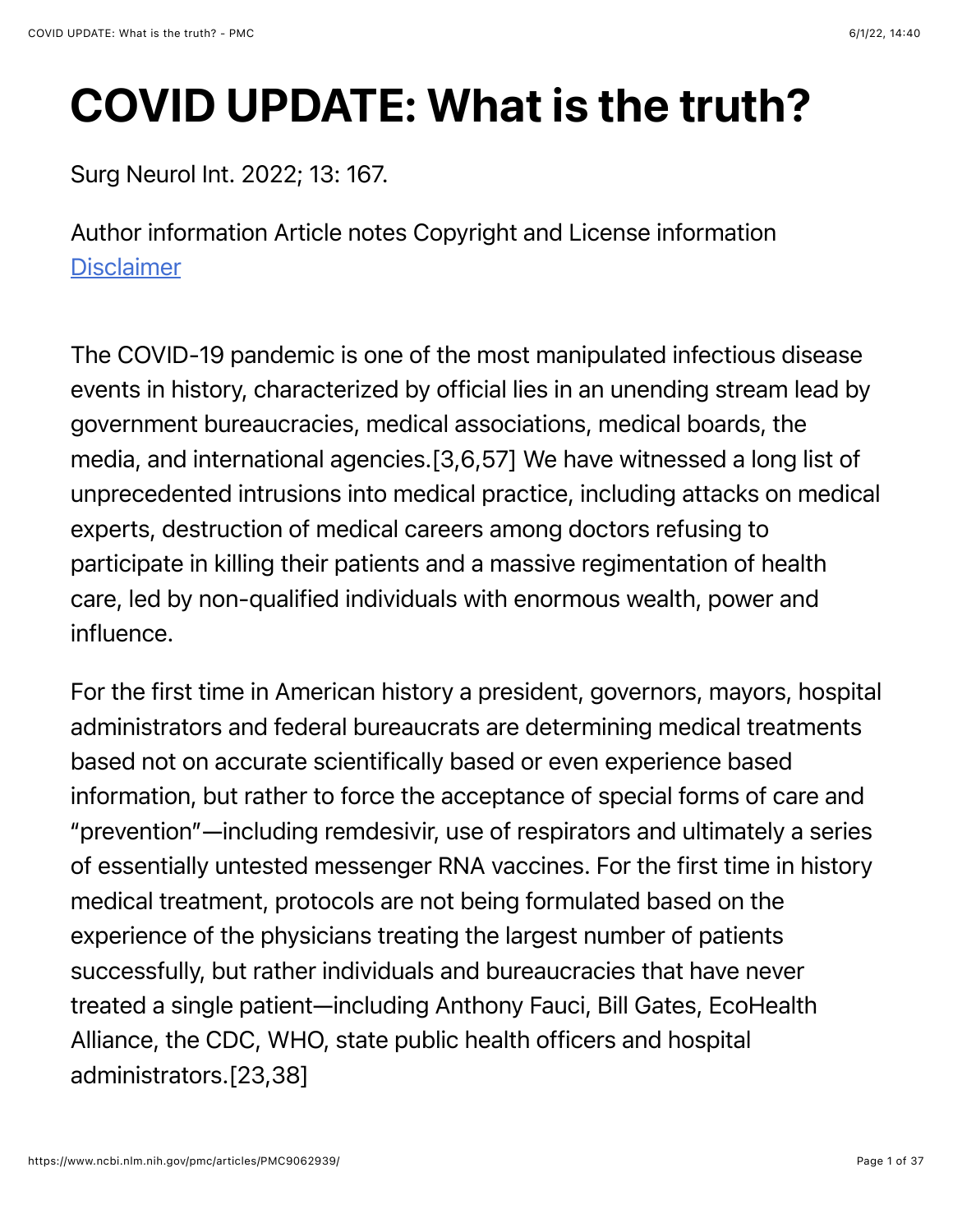The media (TV, newspapers, magazines, etc), medical societies, state medical boards and the owners of social media have appointed themselves to be the sole source of information concerning this so-called "pandemic". Websites have been removed, highly credentialed and experienced clinical doctors and scientific experts in the field of infectious diseases have been demonized, careers have been destroyed and all dissenting information has been labeled "misinformation" and "dangerous lies", even when sourced from top experts in the fields of virology, infectious diseases, pulmonary critical care, and epidemiology. These blackouts of truth occur even when this information is backed by extensive scientific citations from some of the most qualified medical specialists in the world.[23] Incredibly, even individuals, such as Dr. Michael Yeadon, a retired ex-Chief Scientist, and vice-president for the science division of Pfizer Pharmaceutical company in the UK, who charged the company with making an extremely dangerous vaccine, is ignored and demonized. Further, he, along with other highly qualified scientists have stated that no one should take this vaccine.

Dr. Peter McCullough, one of the most cited experts in his field, who has successfully treated over 2000 COVID patients by using a protocol of early treatment (which the so-called experts completely ignored), has been the victim of a particularly vicious assault by those benefiting financially from the vaccines. He has published his results in peer reviewed journals, reporting an 80% reduction in hospitalizations and a 75% reduction in deaths by using early treatment.[44] Despite this, he is under an unrelenting series of attacks by the information controllers, none of which have treated a single patient.

Neither Anthony Fauci, the CDC, WHO nor any medical governmental establishment has ever offered any early treatment other than Tylenol, hydration and call an ambulance once you have difficulty breathing. This is unprecedented in the entire history of medical care as early treatment of infections is critical to saving lives and preventing severe complications. Not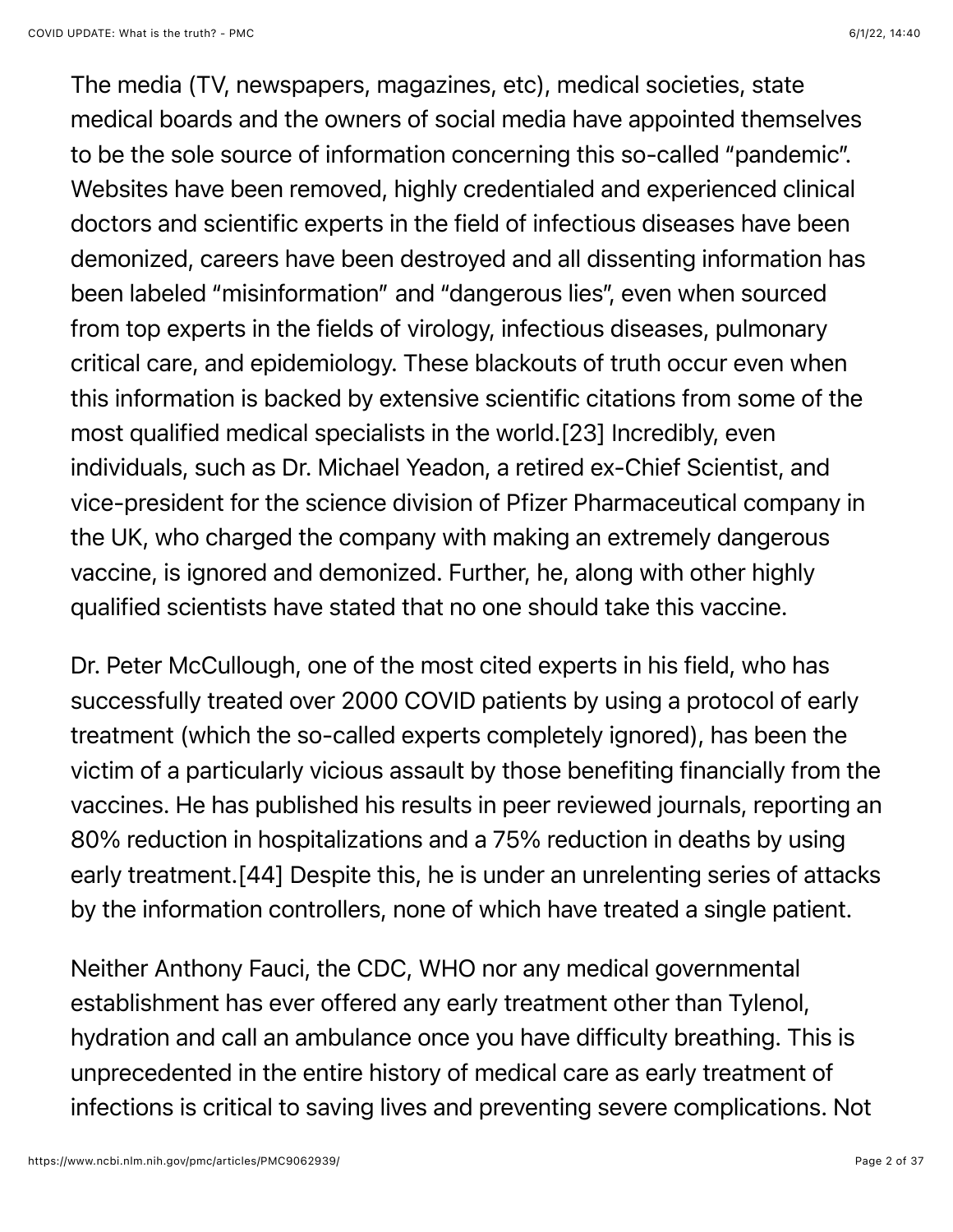only have these medical organizations and federal lapdogs not even suggested early treatment, they attacked anyone who attempted to initiate such treatment with all the weapons at their disposal—loss of license, removal of hospital privileges, shaming, destruction of reputations and even arrest.[2]

A good example of this outrage against freedom of speech and providing informed consent information is the recent suspension by the medical board in Maine of Dr. Meryl Nass' medical license and the ordering of her to undergo a psychiatric evaluation for prescribing Ivermectin and sharing her expertise in this field.[9,65] I know Dr, Nass personally and can vouch for her integrity, brilliance and dedication to truth. Her scientific credentials are impeccable. This behavior by a medical licensing board is reminiscent of the methodology of the Soviet KGB during the period when dissidents were incarcerated in psychiatric gulags to silence their dissent.

## OTHER UNPRECEDENTED ATTACKS

Another unprecedented tactic is to remove dissenting doctors from their positions as journal editors, reviewers and retracting of their scientific papers from journals, even after these papers have been in print. Until this pandemic event, I have never seen so many journal papers being retracted the vast majority promoting alternatives to official dogma, especially if the papers question vaccine safety. Normally a submitted paper or study is reviewed by experts in the field, called peer review. These reviews can be quite intense and nit picking in detail, insisting that all errors within the paper be corrected before publication. So, unless fraud or some other major hidden problem is discovered after the paper is in print, the paper remains in the scientific literature.

We are now witnessing a growing number of excellent scientific papers,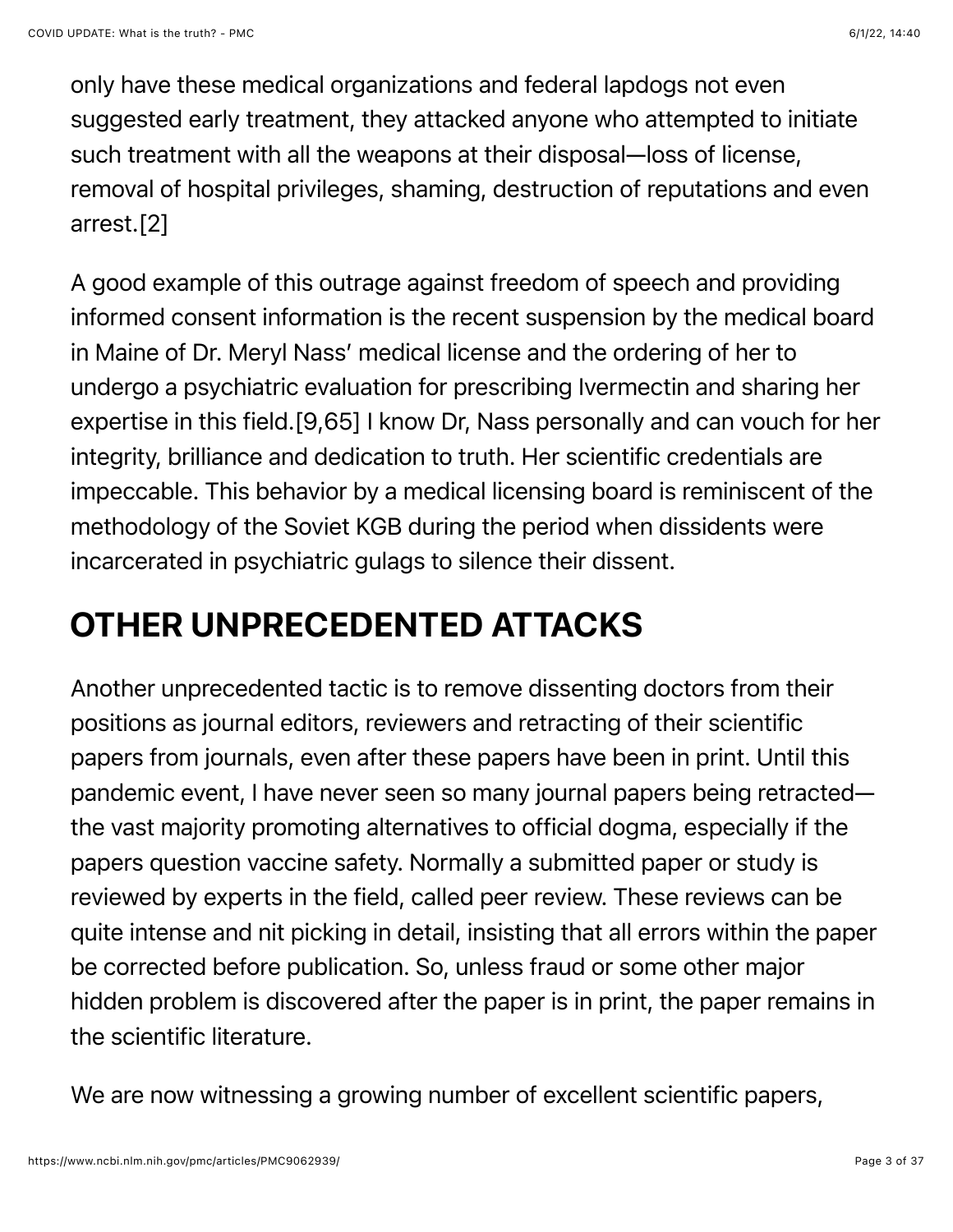written by top experts in the field, being retracted from major medical and scientific journals weeks, months and even years after publication. A careful review indicates that in far too many instances the authors dared question accepted dogma by the controllers of scientific publications—especially concerning the safety, alternative treatments or efficacy of vaccines.[12,63] These journals rely on extensive adverting by pharmaceutical companies for their revenue. Several instances have occurred where powerful pharmaceutical companies exerted their influence on owners of these journals to remove articles that in any way question these companies' products.[13,34,35]

Worse still is the actual designing of medical articles for promoting drugs and pharmaceutical products that involve fake studies, so-called ghostwritten articles.[49,64] Richard Horton is quoted by the Guardian as saying "journals have devolved into information laundering operations for the pharmaceutical industry."[13,63] Proven fraudulent "ghostwritten" articles sponsored by pharmaceutical giants have appeared regularly in top clinical journals, such as JAMA, and New England Journal of Medicine—never to be removed despite proven scientific abuse and manipulation of data.[49,63]

Ghostwritten articles involve using planning companies whose job it is to design articles containing manipulated data to support a pharmaceutical product and then have these articles accepted by high-impact clinical journals, that is, the journals most likely to affect clinical decision making of doctors. Further, they supply doctors in clinical practice with free reprints of these manipulated articles. The Guardian found 250 companies engaged in this ghostwriting business. The final step in designing these articles for publication in the most prestigious journals is to recruit well recognized medical experts from prestigious institutions, to add their name to these articles. These recruited medical authors are either paid upon agreeing to add their name to these pre- written articles or they do so for the prestige of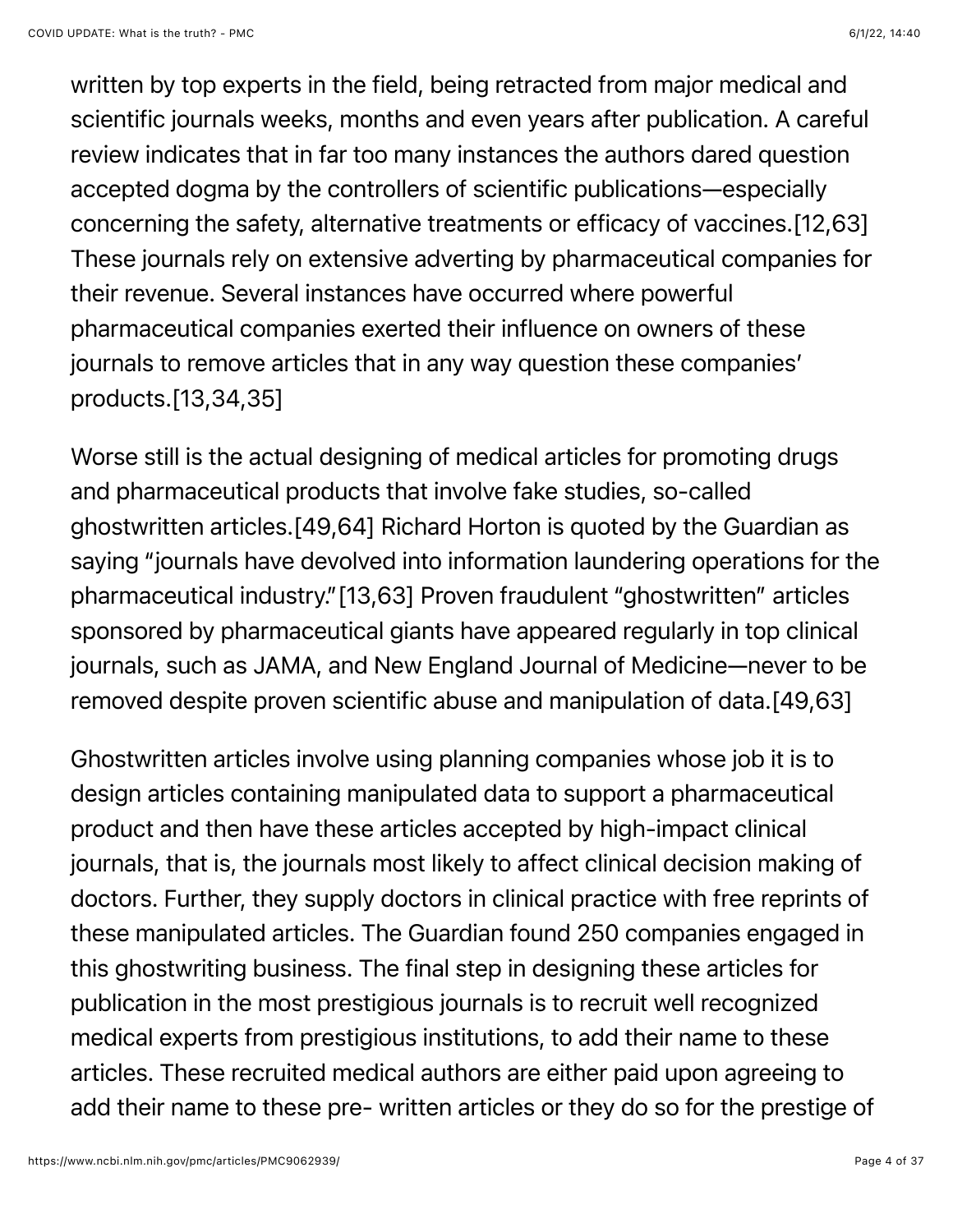having their name on an article in a prestigious medical journal.[11]

Of vital importance is the observation by experts in the field of medical publishing that nothing has been done to stop this abuse. Medical ethicists have lamented that because of this widespread practice "you can't trust anything." While some journals insist on disclosure information, most doctors reading these articles ignore this information or excuse it and several journals make disclosure more difficult by requiring the reader to find the disclosure statements at another location. Many journals do not police such statements and omissions by authors are common and without punishment.

As concerns the information made available to the public, virtually all the media is under the control of these pharmaceutical giants or others who are benefitting from this "pandemic". Their stories are all the same, both in content and even wording. Orchestrated coverups occur daily and massive data exposing the lies being generated by these information controllers are hidden from the public. All data coming over the national media (TV, newspaper and magazines), as well as the local news you watch every day, comes only from "official" sources—most of which are lies, distortions or completely manufactured out of whole cloth—all aimed to deceive the public.

Television media receives the majority of its advertising budget from the international pharmaceutical companies—this creates an irresistible influence to report all concocted studies supporting their vaccines and other so-called treatments.[14] In 2020 alone the pharmaceutical industries spent 6.56 billion dollars on such advertising.[13,14] Pharma TV advertising amounted to 4.58 billion, an incredible 75% of their budget. That buys a lot of influence and control over the media. World famous experts within all fields of infectious diseases are excluded from media exposure and from social media should they in any way deviate against the concocted lies and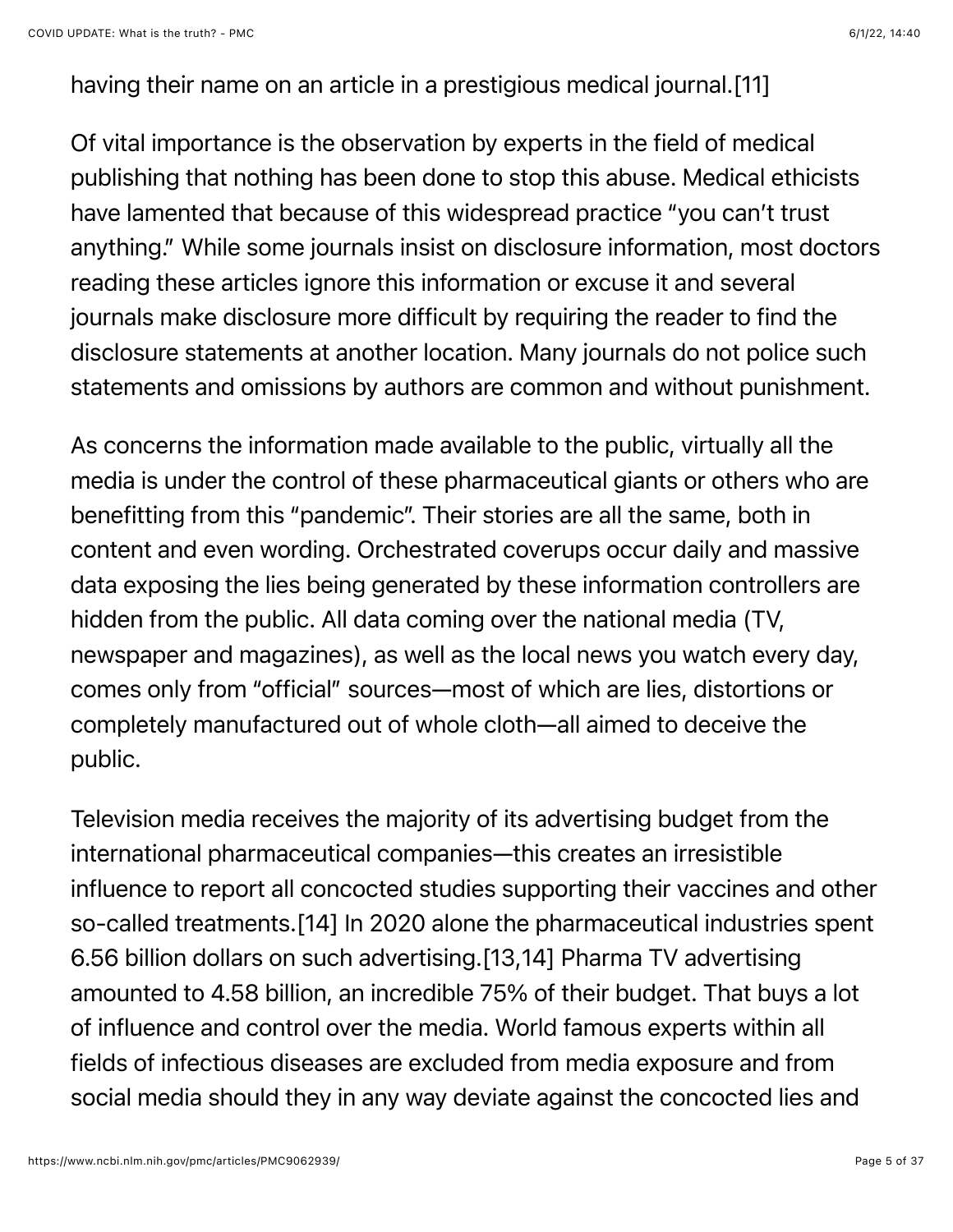distortions by the makers of these vaccines. In addition, these pharmaceutical companies spend tens of millions on social media advertising, with Pfizer leading the pack with \$55 million in 2020.[14]

While these attacks on free speech are terrifying enough, even worse is the virtually universal control hospital administrators have exercised over the details of medical care in hospitals. These hirelings are now instructing doctors which treatment protocols they will adhere to and which treatments they will not use, no matter how harmful the "approved" treatments are or how beneficial the "unapproved" treatments are.[33,57]

Never in the history of American medicine have hospital administrators dictated to its physicians how they will practice medicine and what medications they can use. The CDC has no authority to dictate to hospitals or doctors concerning medical treatments. Yet, most physicians complied without the slightest resistance.

The federal Care Act encouraged this human disaster by offering all US hospitals up to 39,000 dollars for each ICU patient they put on respirators, despite the fact that early on it was obvious that the respirators were a major cause of death among these unsuspecting, trusting patients. In addition, the hospitals received 12,000 dollars for each patient that was admitted to the ICU—explaining, in my opinion and others, why all federal medical bureaucracies (CDC, FDA, NIAID, NIH, etc) did all in their power to prevent life- saving early treatments.[46] Letting patients deteriorate to the point they needed hospitalization, meant big money for all hospitals. A growing number of hospitals are in danger of bankruptcy, and many have closed their doors, even before this "pandemic".[50] Most of these hospitals are now owned by national or international corporations, including teaching hospitals. [10]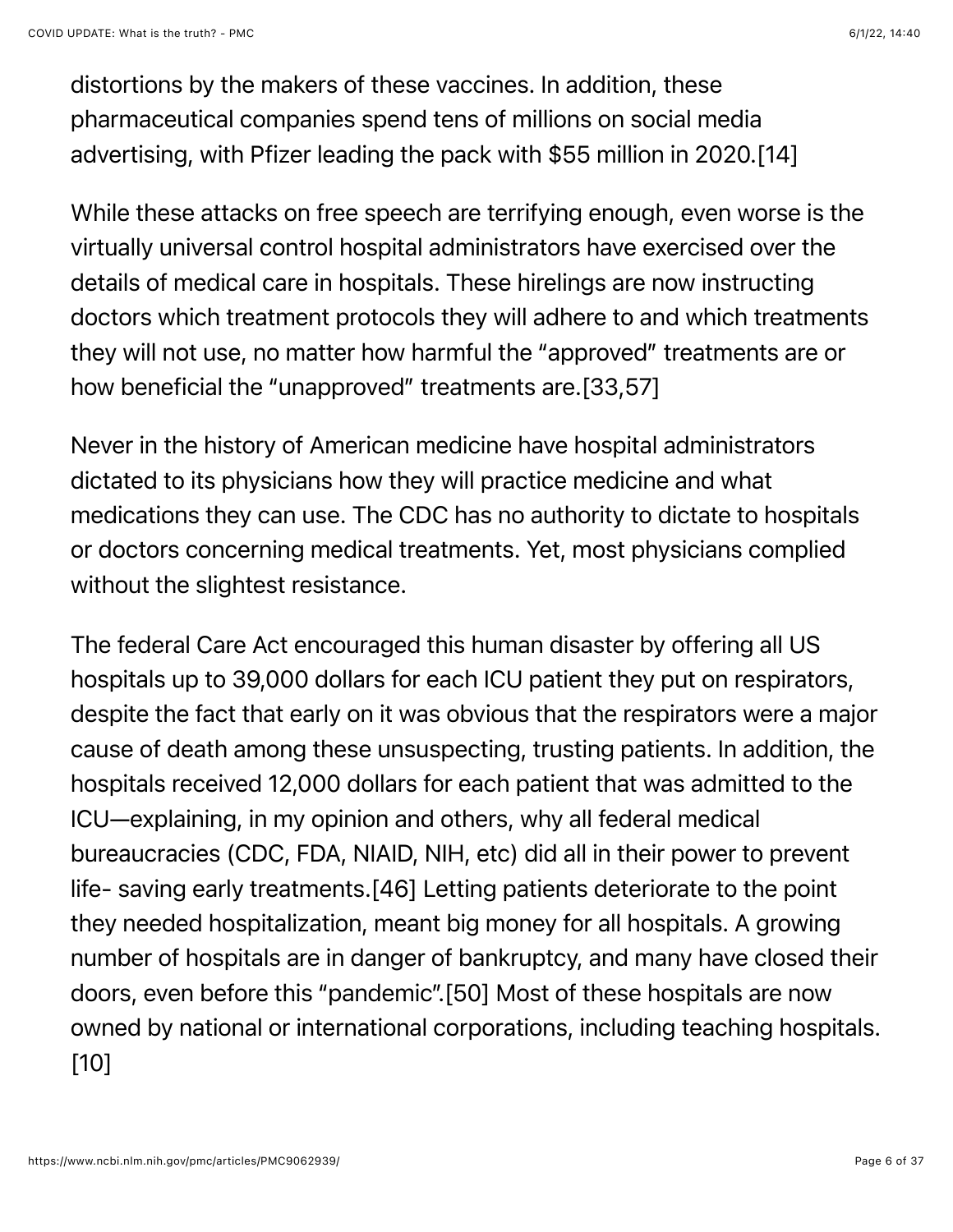It is also interesting to note that with the arrival of this "pandemic" we have witnessed a surge in hospital corporate chains buying up a number of these financially at-risk hospitals.[1,54] It has been noted that billions in Federal Covid aid is being used by these hospital giants to acquire these financially endangered hospitals, further increasing the power of corporate medicine over physician independence. Physicians expelled from their hospitals are finding it difficult to find other hospitals staffs to join since they too may be owned by the same corporate giant. As a result, vaccine mandate policies include far larger numbers of hospital employees. For example, Mayo Clinic fired 700 employees for exercising their right to refuse a dangerous, essentially untested experimental vaccine.[51,57] Mayo Clinic did this despite the fact that many of these employees worked during the worst of the epidemic and are being fired when the Omicron variant is the dominant strain of the virus, has the pathogenicity of a common cold for most and the vaccines are ineffective in preventing the infection.

In addition, it has been proven that the vaccinated asymptomatic person has a nasopharyngeal titer of the virus as high as an infected unvaccinated person. If the purpose of the vaccine mandate is to prevent viral spread among the hospital staff and patients, then it is the vaccinated who present the greatest risk of transmission, not the unvaccinated. The difference is that a sick unvaccinated person would not go to work, the asymptomatic vaccinated spreader will.

What we do know is that major medical centers, such as Mayo Clinic, receive tens of millions of dollars in NIH grants each year as well as monies from the pharmaceutical makers of these experimental "vaccines". In my view, that is the real consideration driving these policies. If this could be proven in a court of law the administrators making these mandates should be prosecuted to the fullest extent of the law and sued by all injured parties.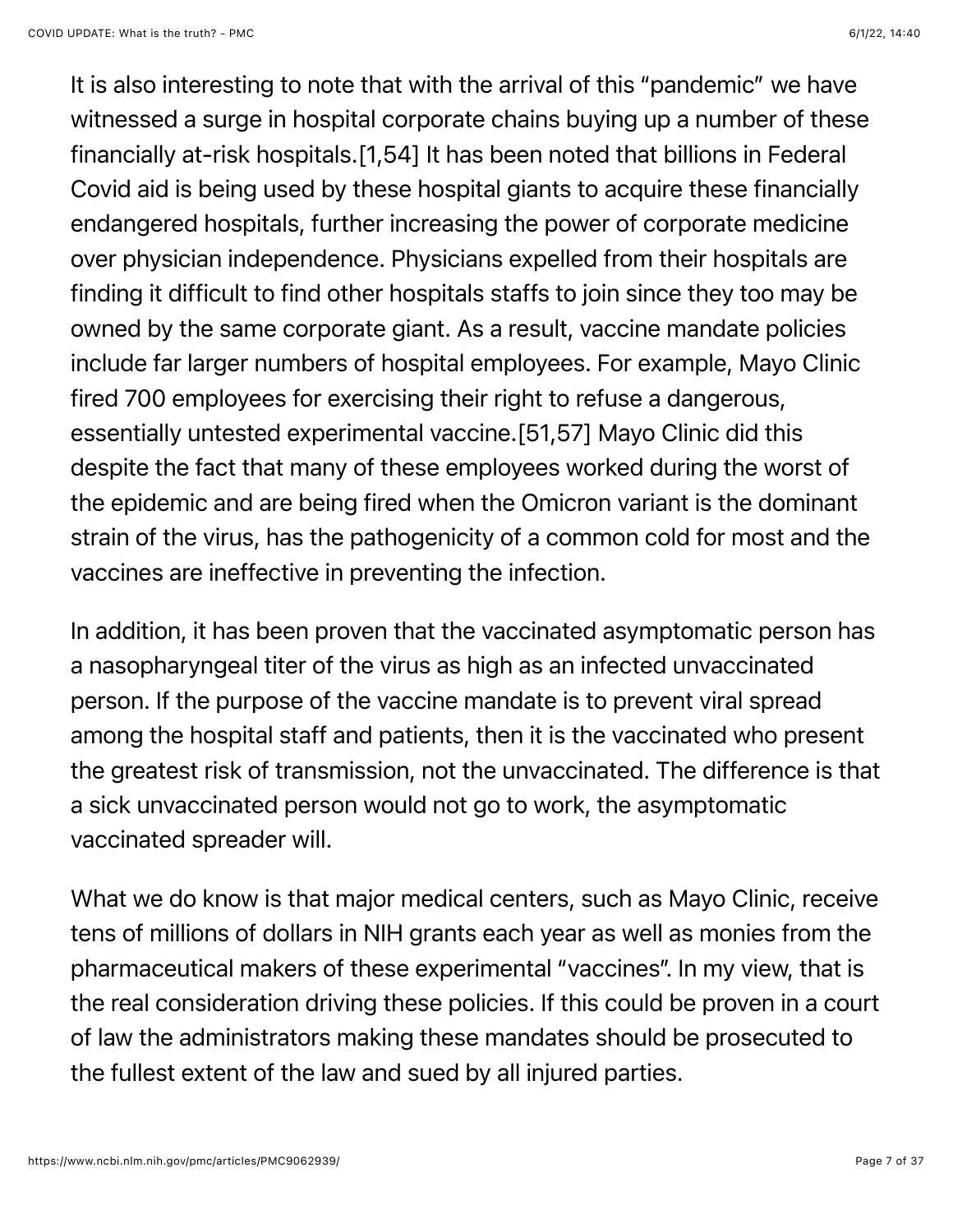The hospital bankruptcy problem has grown increasingly acute due to hospitals vaccine mandates and resulting large number of hospitals staff, especially nurses, refusing to be forcibly vaccinated.[17,51] This is all unprecedented in the history of medical care. Doctors within hospitals are responsible for the treatment of their individual patients and work directly with these patients and their families to initiate these treatments. Outside organizations, such as the CDC, have no authority to intervene in these treatments and to do so exposes the patients to grave errors by an organization that has never treated a single COVID-19 patient.

When this pandemic started, hospitals were ordered by the CDC to follow a treatment protocol that resulted in the deaths of hundreds of thousands of patients, most of whom would have recovered had proper treatments been allowed.[43,44] The majority of these deaths could have been prevented had doctors been allowed to use early treatment with such products as Ivermectin, hydroxy-chloroquine and a number of other safe drugs and natural compounds. It has been estimated, based on results by physicians treating the most covid patients successfully, that of the 800,000 people that we are told died from Covid, 640,000 could have not only been saved, but could have, in many cases, returned to their pre-infection health status had mandated early treatment with these proven methods been used. This neglect of early treatment constitutes mass murder. That means 160,000 would have actually died, far less than the number dying at the hands of bureaucracies, medical associations and medical boards that refused to stand up for their patients. According to studies of early treatment of thousands of patients by brave, caring doctors, seventy-five to eighty percent of the deaths could have been prevented.[43,44]

Incredibly, these knowledgeable doctors were prevented from saving these Covid-19 infected people. It should be an embarrassment to the medical profession that so many doctors mindlessly followed the deadly protocols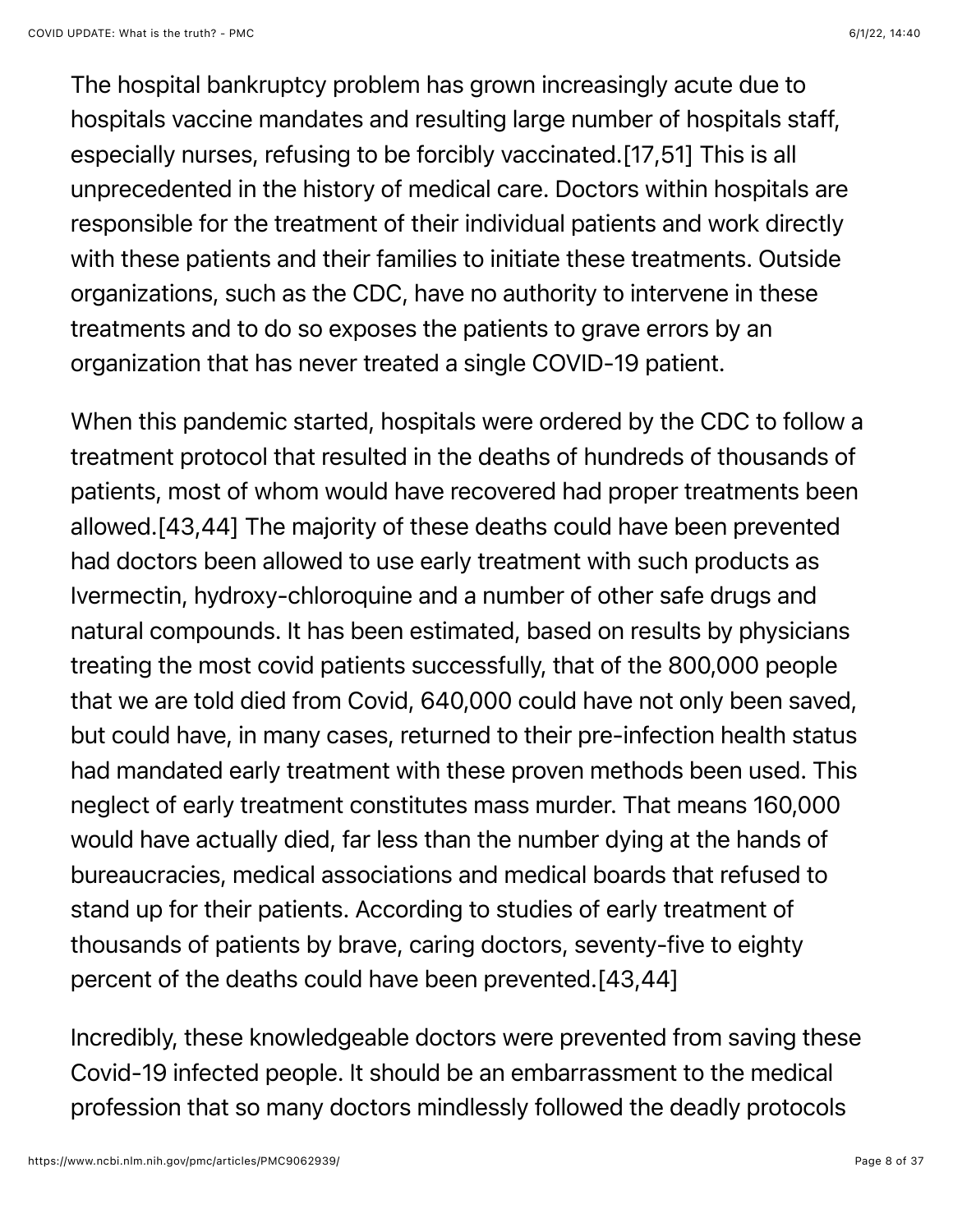established by the controllers of medicine.

One must also keep in mind that this event never satisfied the criteria for a pandemic. The World Health Organization changed the criteria to make this a pandemic. To qualify for a pandemic status the virus must have a high mortality rate for the vast majority of people, which it didn't (with a 99.98% survival rate), and it must have no known existing treatments—which this virus had—in fact, a growing number of very successful treatments.

The draconian measures established to contain this contrived "pandemic" have never been shown to be successful, such as masking the public, lockdowns, and social distancing. A number of carefully done studies during previous flu seasons demonstrated that masks, of any kind, had never prevented the spread of the virus among the public.[60]

In fact, some very good studies suggested that the masks actually spread the virus by giving people a false sense of security and other factors, such as the observation that people were constantly breaking sterile technique by touching their mask, improper removal and by leakage of infectious aerosols around the edges of the mask. In addition masks were being disposed of in parking lots, walking trails, laid on tabletops in restaurants and placed in pockets and purses.

Within a few minutes of putting on the mask, a number of pathogenic bacteria can be cultured from the masks, putting the immune suppressed person at a high risk of bacterial pneumonia and children at a higher risk of meningitis.[16] A study by researchers at the University of Florida cultured over 11 pathogenic bacteria from the inside of the mask worn by children in schools.[40]

It was also known that children were at essentially no risk of either getting sick from the virus or transmitting it.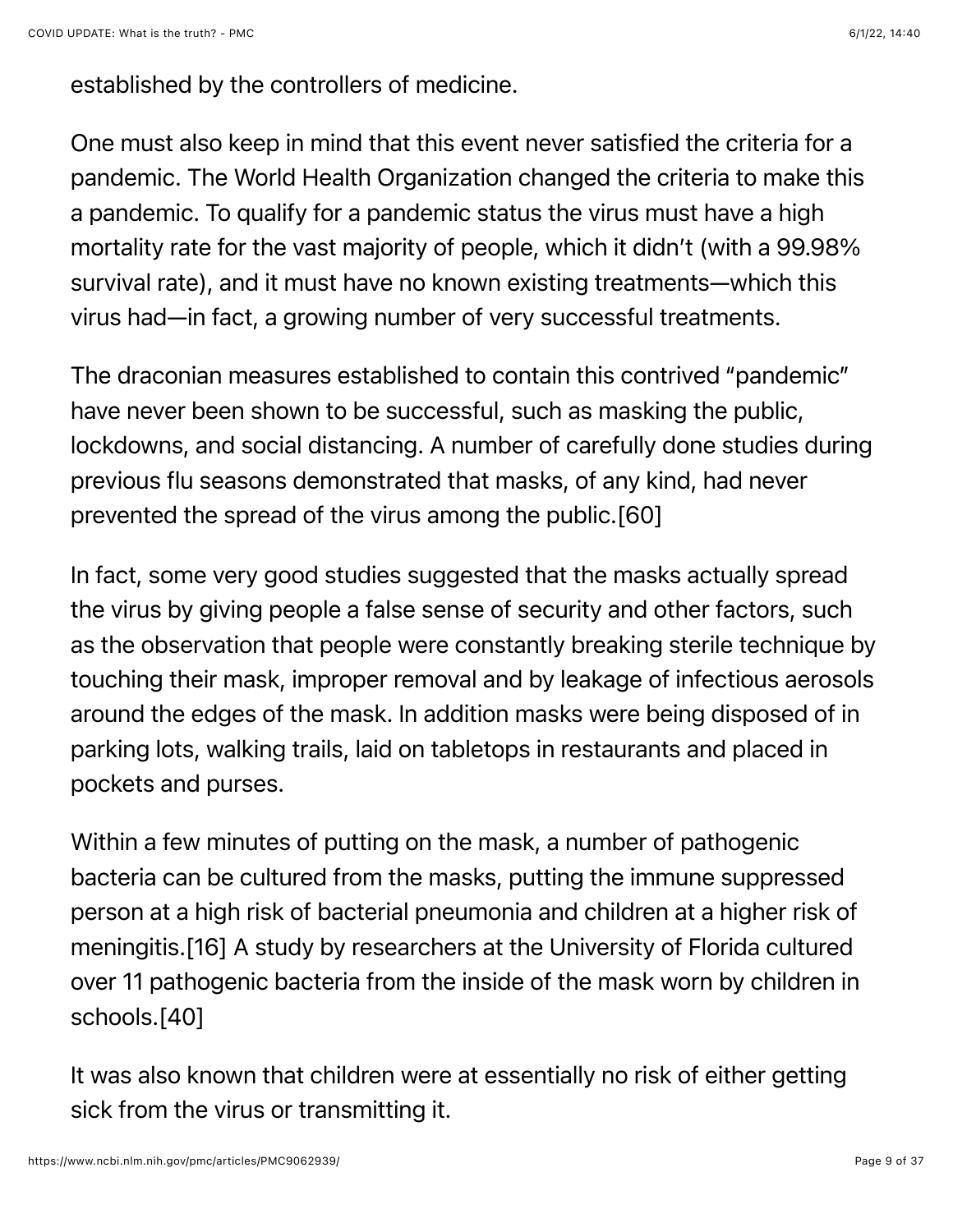In addition, it was also known that wearing a mask for over 4 hours (as occurs in all schools) results in significant hypoxia (low blood oxygen levels) and hypercapnia (high CO2 levels), which have a number of deleterious effects on health, including impairing the development of the child's brain. [4,72,52]

We have known that brain development continues long after the grade school years. A recent study found that children born during the "pandemic" have significantly lower IQs—yet school boards, school principals and other educational bureaucrats are obviously unconcerned.[18]

### TOOLS OF THE INDOCTRINATION TRADE

The designers of this pandemic anticipated a pushback by the public and that major embarrassing questions would be asked. To prevent this, the controllers fed the media a number of tactics, one of the most commonly used was and is the "fact check" scam. With each confrontation with carefully documented evidence, the media "fact checkers" countered with the charge of "misinformation", and an unfounded "conspiracy theory" charge that was, in their lexicon, "debunked". Never were we told who the fact checkers were or the source of their "debunking" information—we were just to believe the "fact checkers". A recent court case established under oath that facebook "fact checkers" used their own staff opinion and not real experts to check "facts".[59] When sources are in fact revealed they are invariably the corrupt CDC, WHO or Anthony Fauci or just their opinion. Here is a list of things that were labeled as "myths" and "misinformation" that were later proven to be true.

The asymptomatic vaccinated are spreading the virus equally as with unvaccinated symptomatic infected.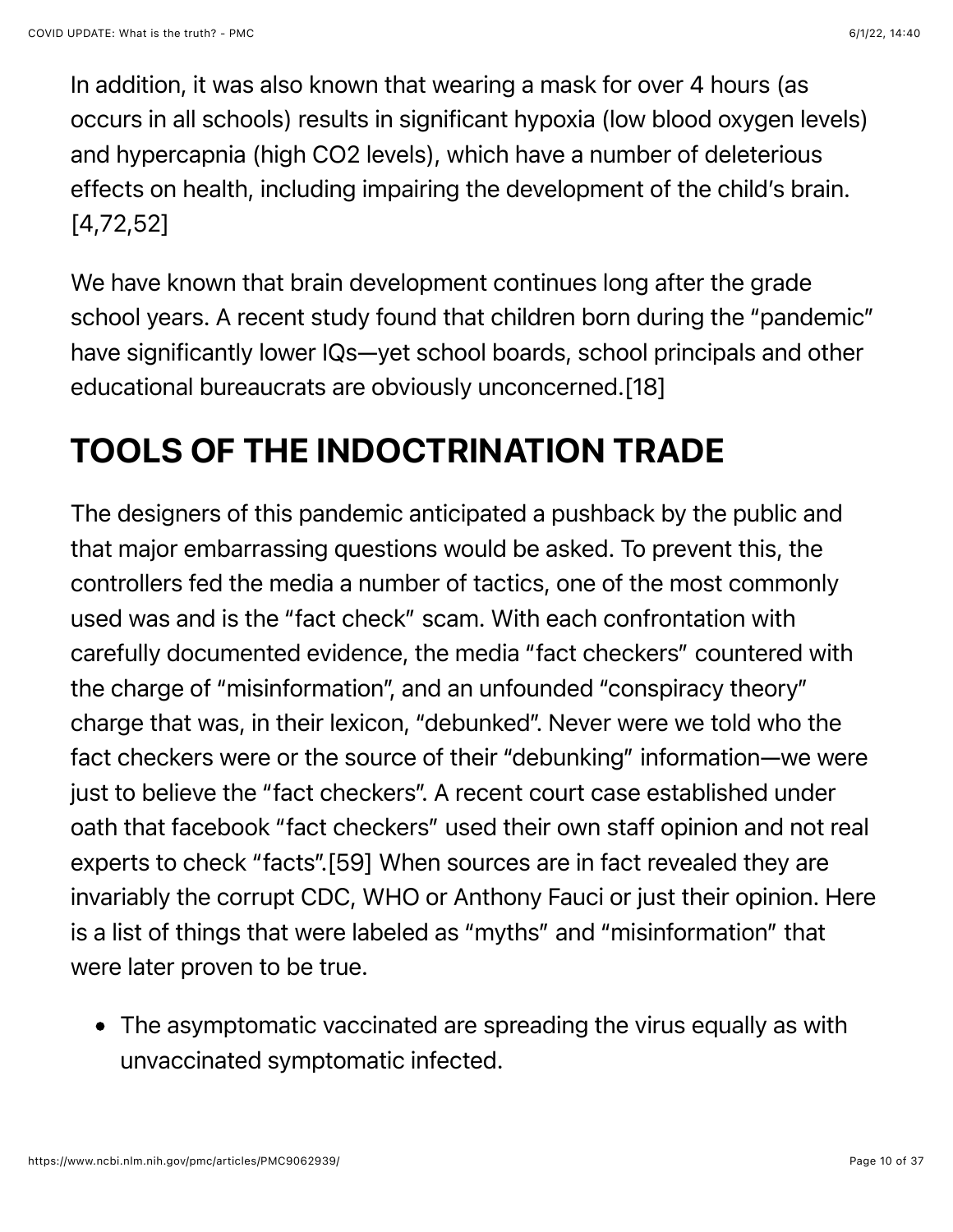- The vaccines cannot protect adequately against new variants, such as Delta and Omicron.
- Natural immunity is far superior to vaccine immunity and is most likely lifelong.
- Vaccine immunity not only wanes after several months, but all immune cells are impaired for prolonged periods, putting the vaccinated at a high risk of all infections and cancer.
- COVID vaccines can cause a significant incidence of blood clots and other serious side effects
- The vaccine proponents will demand numerous boosters as each variant appears on the scene.
- Fauci will insist on the covid vaccine for small children and even babies.
- Vaccine passports will be required to enter a business, fly in a plane, and use public transportation
- There will be internment camps for the unvaccinated (as in Australia, Austria and Canada)
- The unvaccinated will be denied employment.
- There are secret agreements between the government, elitist institutions, and vaccine makers
- Many hospitals were either empty or had low occupancy during the pandemic.
- The spike protein from the vaccine enters the nucleus of the cell, altering cell DNA repair function.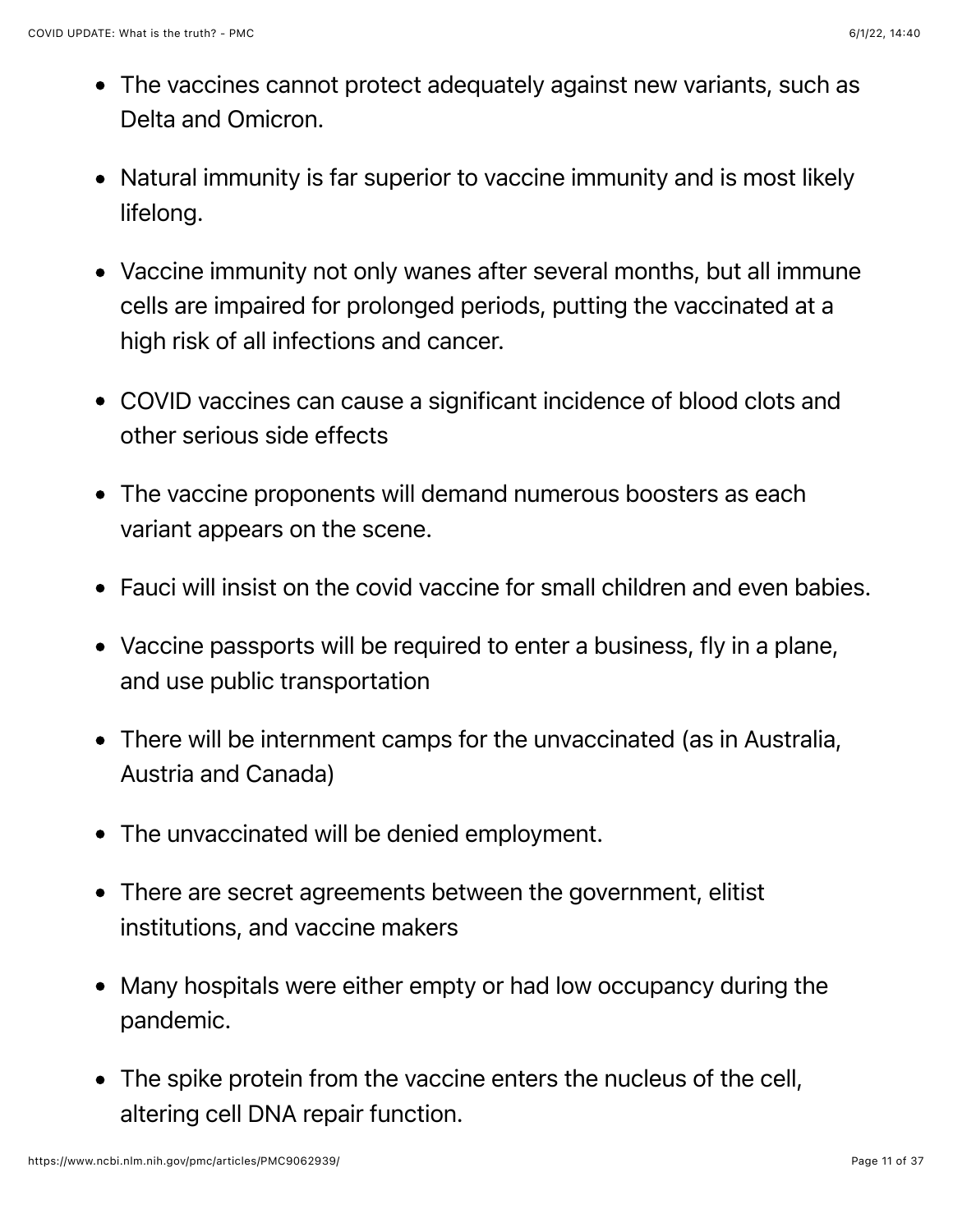- Hundreds of thousands have been killed by the vaccines and many times more have been permanently damaged.
- Early treatment could have saved the lives of most of the 700,000 who died.
- Vaccine-induced myocarditis (which was denied initially) is a significant problem and clears over a short period.
- Special deadly lots (batches) of these vaccines are mixed with the mass of other Covid-19 vaccines

Several of these claims by those opposing these vaccines now appear on the CDC website—most still identified as "myths". Today, extensive evidence has confirmed that each of these so-called "myths" were in fact true. Many are even admitted by the "saint of vaccines", Anthony Fauci. For example, we were told, even by our cognitively impaired President, that once the vaccine was released all the vaccinated people could take off their masks. Oops! We were told shortly afterward— the vaccinated have high concentrations (titers) of the virus in their noses and mouths (nasopharynx) and can transmit the virus to others in which they come into contact—especially their own family members. On go the masks once again— in fact double masking is recommended. The vaccinated are now known to be the main superspreaders of the virus and hospitals are filled with the sick vaccinated and people suffering from serious vaccine complications.[27,42,45]

Another tactic by the vaccine proponents is to demonize those who reject being vaccinated for a variety of reasons. The media refers to these critically thinking individuals as "anti-vaxxers", "vaccine deniers", "Vaccine resisters", "murders", "enemies of the greater good" and as being the ones prolonging the pandemic. I have been appalled by the vicious, often heartless attacks by some of the people on social media when a parent or loved one relates a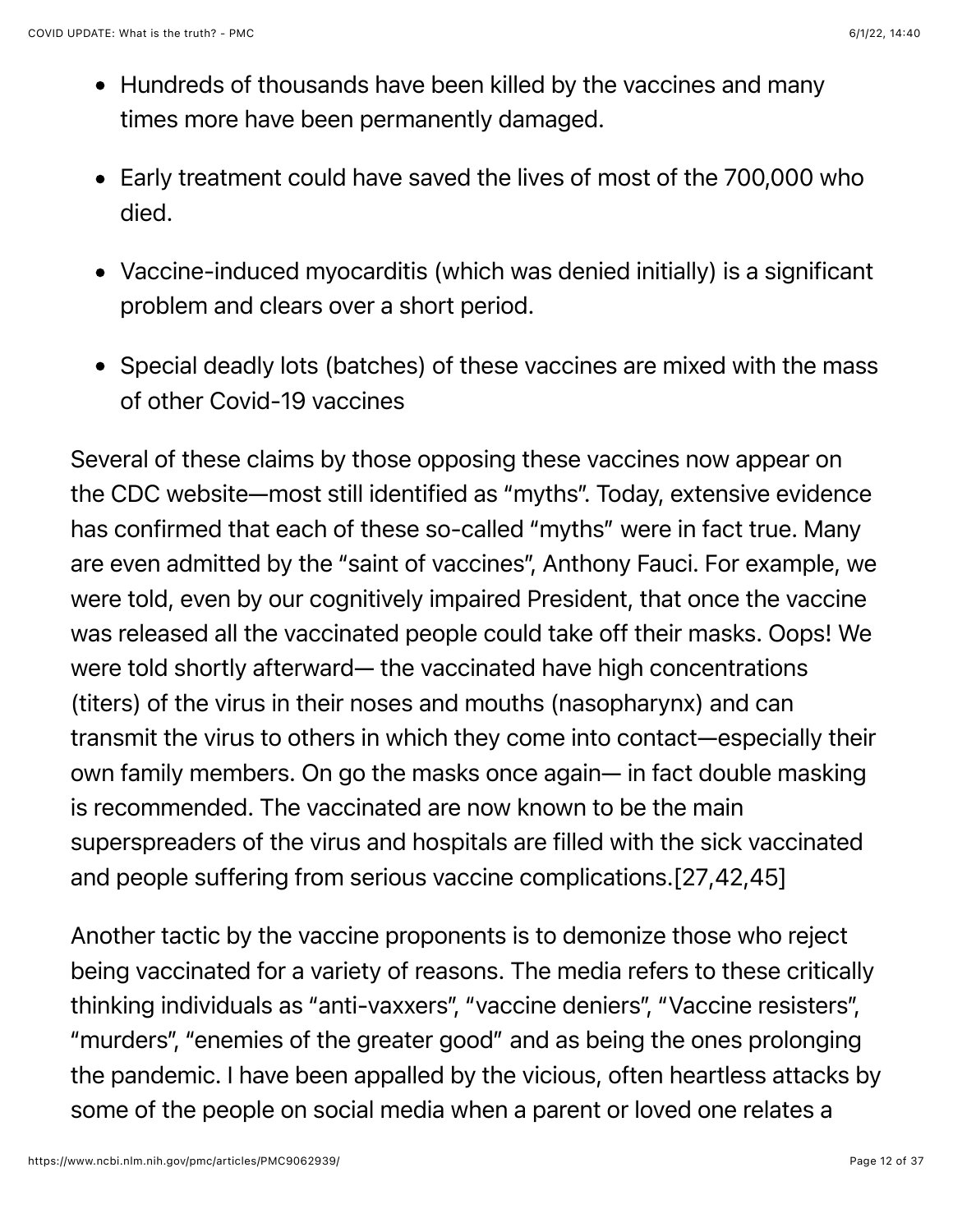story of the terrible suffering and eventual death, they or their loved one suffered as a result of the vaccines. Some psychopaths tweet that they are glad that the loved one died or that the dead vaccinated person was an enemy of good for telling of the event and should be banned. This is hard to conceptualize. This level of cruelty is terrifying, and signifies the collapse of a moral, decent, and compassionate society.

It is bad enough for the public to sink this low, but the media, political leaders, hospital administrators, medical associations and medical licensing boards are acting in a similar morally dysfunctional and cruel way.

#### LOGIC, REASONING, AND SCIENTIFIC EVIDENCE HAS DISAPPEARED IN THIS EVENT

Has scientific evidence, carefully done studies, clinical experience and medical logic had any effect on stopping these ineffective and dangerous vaccines? Absolutely not! The draconian efforts to vaccinate everyone on the planet continues (except the elite, postal workers, members of Congress and other insiders).[31,62]

In the case of all other drugs and previous conventional vaccines under review by the FDA, the otherwise unexplained deaths of 50 or less individuals would result in a halt in further distribution of the product, as happened on 1976 with the swine flu vaccine. With over 18,000 deaths being reported by the VAERS system for the period December 14, 2020 and December 31<sup>st</sup>, 2021 as well as 139,126 serious injuries (including deaths) for the same period there is still no interest in stopping this deadly vaccine program.[61] Worse, there is no serious investigation by any government agency to determine why these people are dying and being seriously and permanently injured by these vaccines.[15,67] What we do see is a continuous series of coverups and evasions by the vaccine makers and their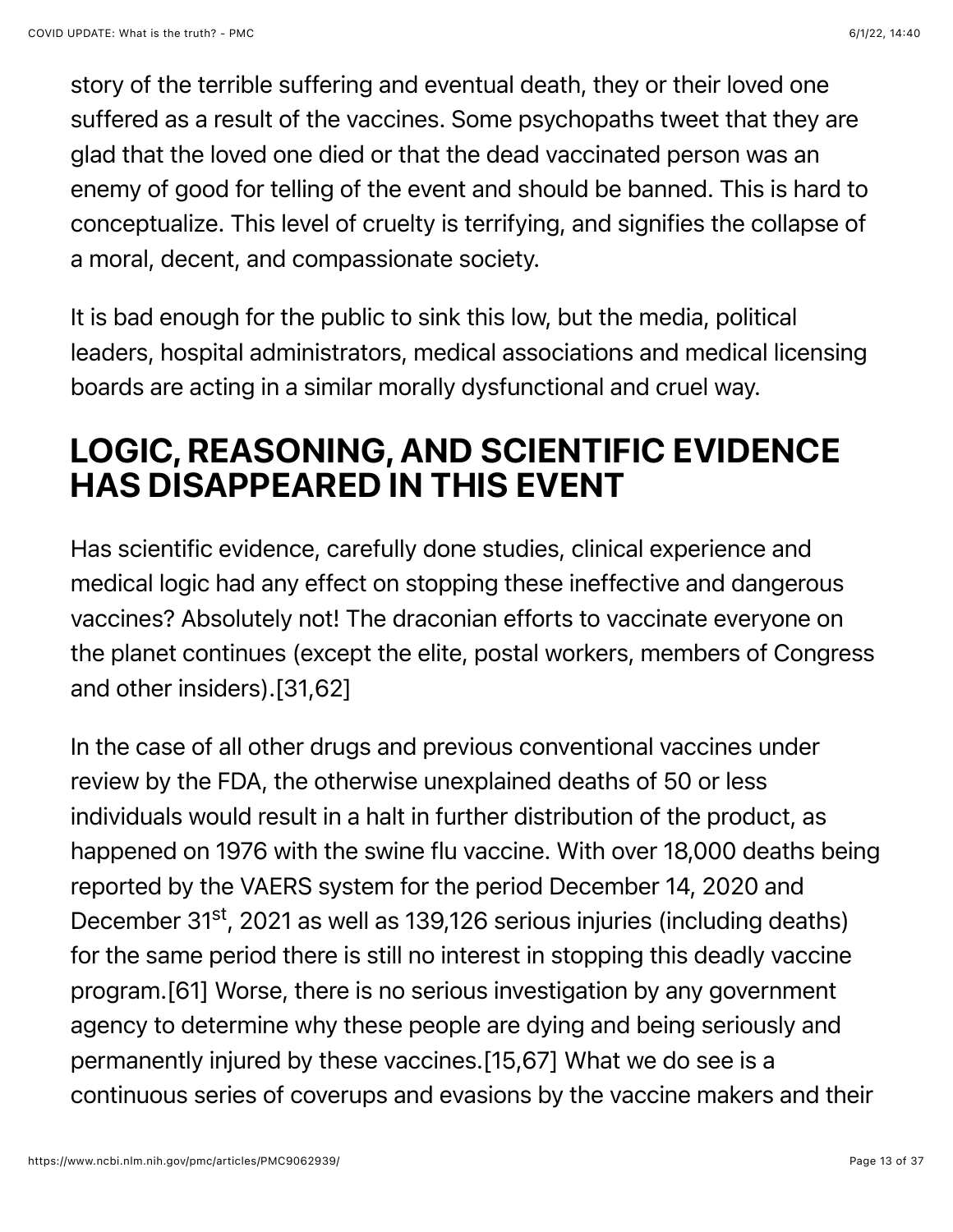#### promoters.

The war against effective cheap and very safe repurposed drugs and natural compounds, that have proven beyond all doubt to have saved millions of lives all over the world, has not only continued but has stepped up in intensity.[32,34,43]

Doctors are told they cannot provide these life-saving compounds for their patients and if they do, they will be removed from the hospital, have their medical license removed or be punished in many other ways. A great many pharmacies have refused to fill prescriptions for lvermectin or hydroxychloroquine, despite the fact that millions of people have taken these drugs safely for over 60 years in the case of hydroxy chloroquine and decades for Ivermectin.[33,36] This refusal to fill prescriptions is unprecedented and has been engineered by those wanting to prevent alternative methods of treatment, all based on protecting vaccine expansion to all. Several companies that make hydroxy chloroquine agreed to empty their stocks of the drug by donating them to the Strategic National Stockpile, making this drug far more difficult to get.[33] Why would the government do that when over 30 well-done studies have shown that this drug reduced deaths anywhere from 66% to 92% in other countries, such as India, Egypt, Argentina, France, Nigeria, Spain, Peru, Mexico, and others?[23]

The critics of these two life-saving drugs are most often funded by Bill Gates and Anthony Fauci, both of which are making millions from these vaccines. [48,15]

To further stop the use of these drugs, the pharmaceutical industry and Bill Gates/Anthony Fauci funded fake research to make the case that hydroxy chloroquine was a dangerous drug and could damage the heart.[34] To make this fraudulent case the researchers administered the sickest of covid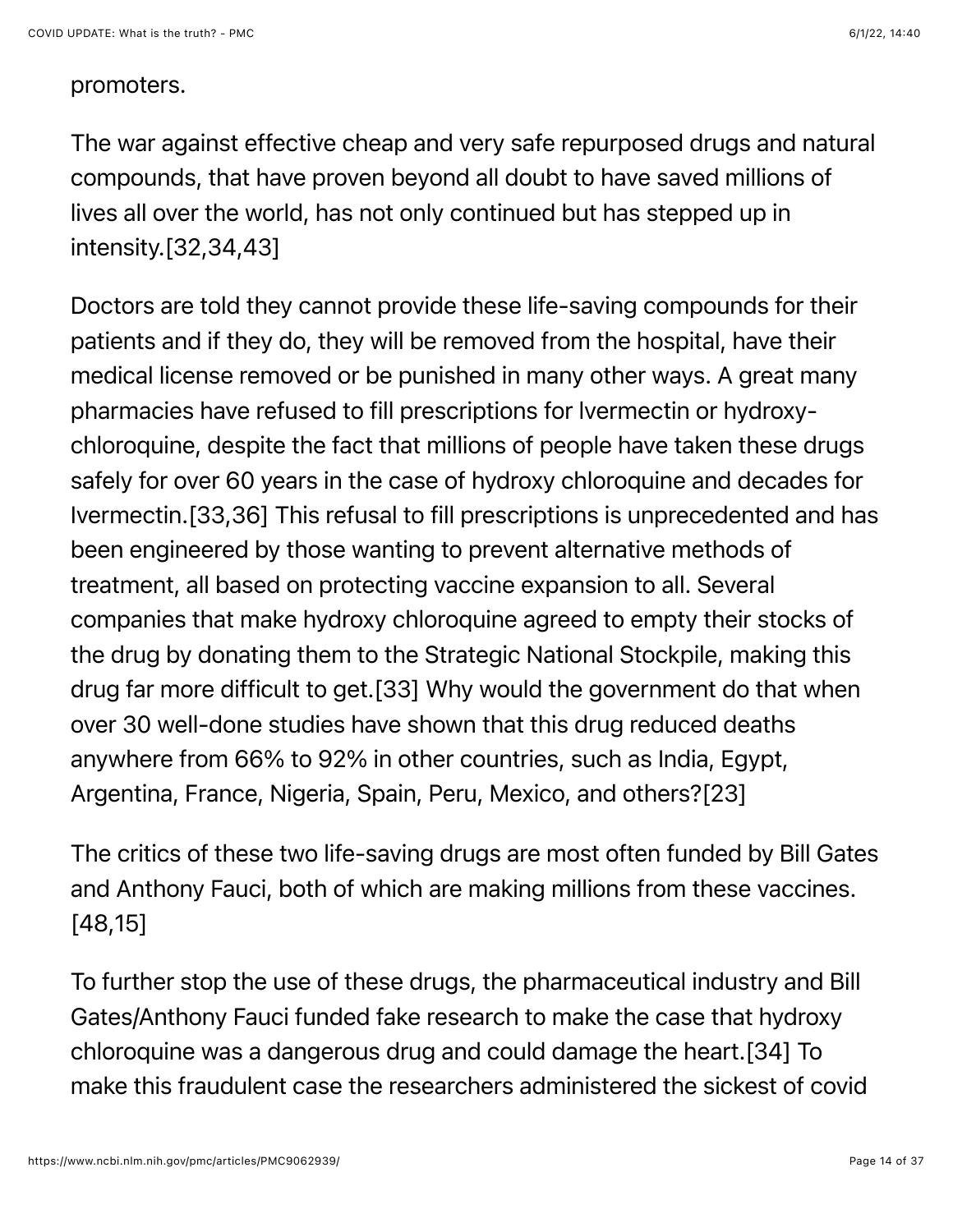patients a near lethal dose of the drug, in a dose far higher than used on any covid patient by Dr. Kory, McCullough and other "real", and compassionate doctors, physicians who were actually treating covid patients.[23]

The controlled, lap-dog media, of course, hammered the public with stories of the deadly effect of hydroxy- chloroquine, all with a terrified look of fake panic. All these stories of ivermectin dangers were shown to be untrue and some of the stories were incredibly preposterous.[37,43]

The attack on Ivermectin was even more vicious than against hydroxychloroquine. All of this, and a great deal more is meticulously chronicled in Robert Kennedy, Jr's excellent new book—*The Real Anthony Fauci. Bill Gates, Big Pharma, and the Global War on Democracy and Public Health*. [32] If you are truly concerned with the truth and with all that has occurred since this atrocity started, you must not only read, but study this book carefully. It is fully referenced and covers all topics in great detail. This is a designed human tragedy of Biblical proportions by some of the most vile, heartless, psychopaths in history.

Millions have been deliberately killed and crippled, not only by this engineered virus, but by the vaccine itself and by the draconian measures used by these governments to "control the pandemic spread". We must not ignore the "deaths by despair" caused by these draconian measures, which can exceed hundreds of thousands. Millions have starved in third world countries as a result. In the United States alone, of the 800,000 who died, claimed by the medical bureaucracies, well over 600,000 of these deaths were the result of the purposeful neglect of early treatment, blocking the use of highly effective and safe repurposed drugs, such as hydroxy-chloroquine and Ivermectin, and the forced use of deadly treatments such as remdesivir and use of ventilators. This does not count the deaths of despair and neglected medical care caused by the lockdown and hospital measures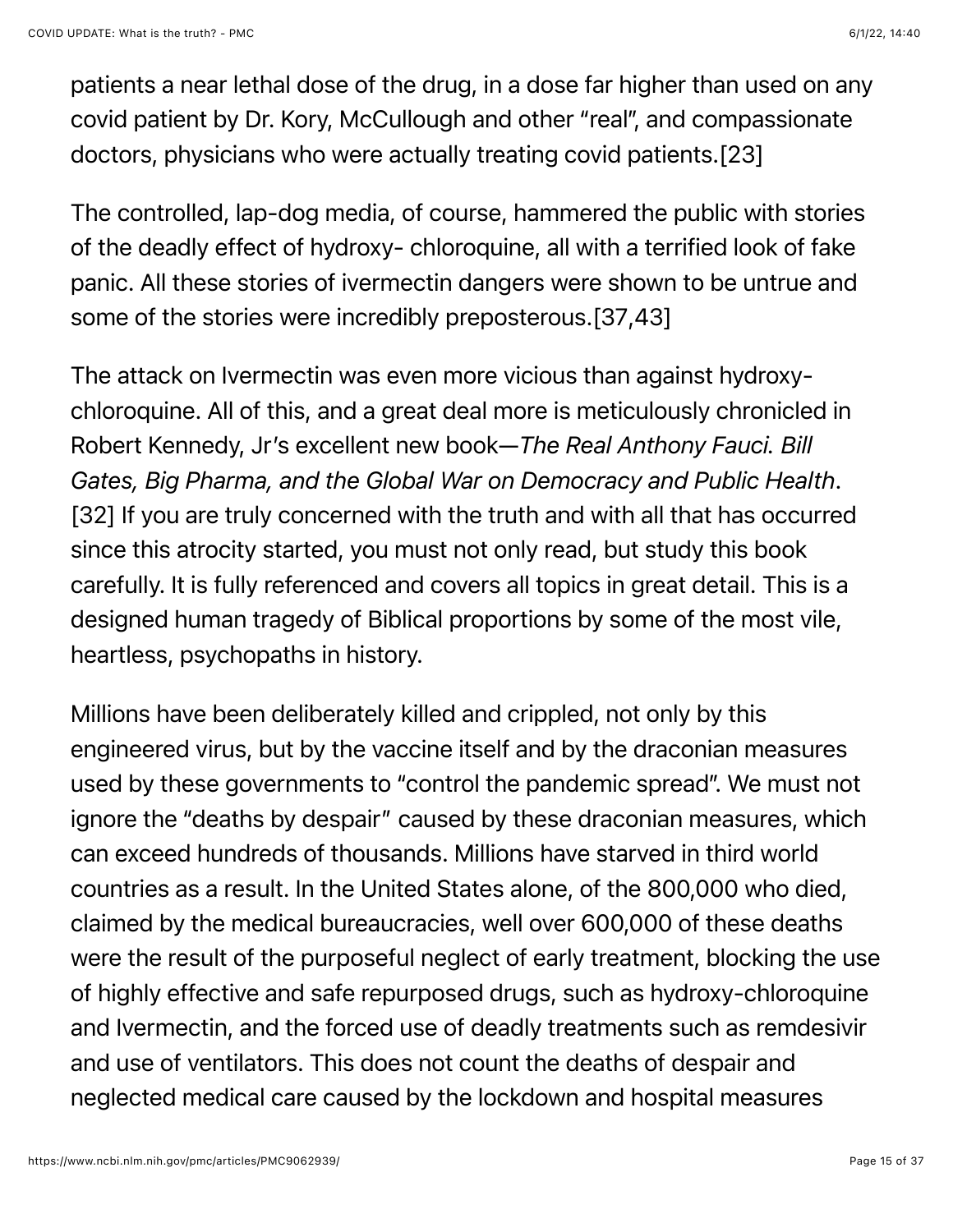forced on healthcare systems.

To compound all this, because of vaccine mandates among all hospital personnel, thousands of nurses and other hospital workers have resigned or been fired.[17,30,51] This has resulted in critical shortages of these vital healthcare workers and dangerous reductions of ICU beds in many hospitals. In addition, as occurred in the Lewis County Healthcare System, a specialtyhospital system in Lowville, N.Y., closed its maternity unit following the resignation of 30 hospital staff over the state's disastrous vaccine mandate orders. The irony in all these cases of resignations is that the administrators unhesitatingly accepted these mass staffing losses despite rantings about suffering from short staffing during a "crisis". This is especially puzzling when we learned that the vaccines did not prevent viral transmission and the present predominant variant is of extremely low pathogenicity.

#### DANGERS OF THE VACCINES ARE INCREASINGLY REVEALED BY SCIENCE

While most researchers, virologists, infectious disease researchers and epidemiologists have been intimidated into silence, a growing number of high integrity individuals with tremendous expertise have come forward to tell the truth—that is, that these vaccines are deadly.

Most new vaccines must go through extensive safety testing for years before they are approved. New technologies, such as the mRNA and DNA vaccines, require a minimum of 10 years of careful testing and extensive follow-up. These new so-called vaccines were "tested" for only 2 months and then the results of these safety test were and continue to be kept secret. Testimony before Senator Ron Johnson by several who participated in the 2 months study indicates that virtually no follow-up of the participants of the prerelease study was ever done.[67] Complains of complications were ignored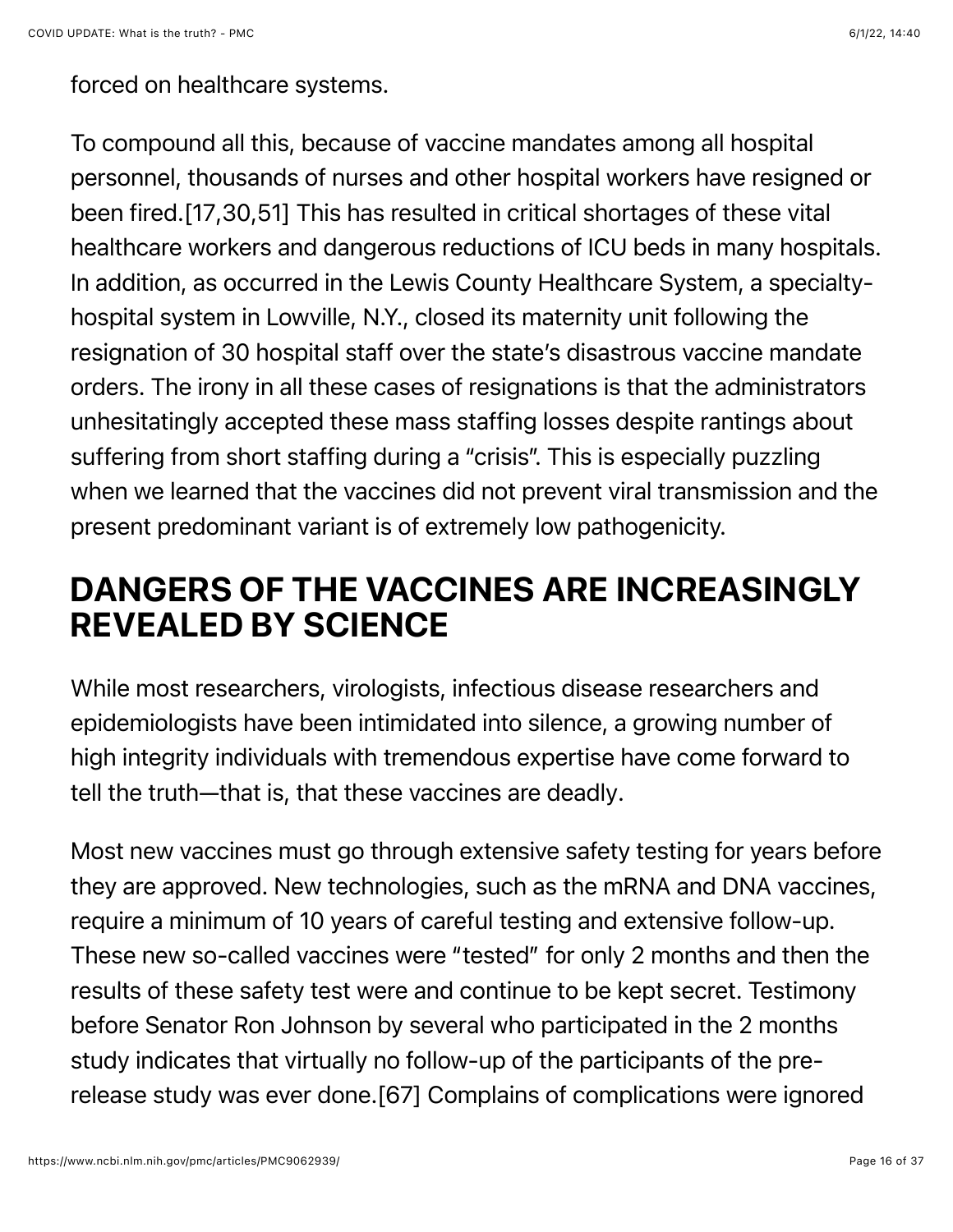and despite promises by Pfizer that all medical expenses caused by the "vaccines" would be paid by Pfizer, these individuals stated that none were paid.[66] Some medical expenses exceed 100,000 dollars.

As an example of the deception by Pfizer, and the other makers of mRNA vaccines, is the case of 12-year-old Maddie de Garay, who participated in the Pfizer vaccine pre-release safety study. At Sen. Johnson's presentation with the families of the vaccine injured, her mother told of her child's recurrent seizures, that she is now confined to a wheelchair, must be tube fed and suffers permanent brain damage. On the Pfizer safety evaluation submitted to the FDA her only side effect is listed as having a "stomachache". Each person submitted similar horrifying stories.

The Japanese resorted to a FOIA (Freedom of Information Act) lawsuit to force Pfizer to release its secret biodistribution study. The reason Pfizer wanted it kept secret is that it demonstrated that Pfizer lied to the public and the regulatory agencies about the fate of the injected vaccine contents (the mRNA enclosed nano-lipid carrier). They claimed that it remained at the site of the injection (the shoulder), when in fact their own study found that it rapidly spread throughout the entire body by the bloodstream within 48 hours.

The study also found that these deadly nano-lipid carriers collected in very high concentrations in several organs, including the reproductive organs of males and females, the heart, the liver, the bone marrow, and the spleen (a major immune organ). The highest concentration was in the ovaries and the bone marrow. These nano-lipid carriers also were deposited in the brain.

Dr. Ryan Cole, a pathologist from Idaho reported a dramatic spike in highly aggressive cancers among vaccinated individuals, (not reported in the Media). He found a frighteningly high incidence of highly aggressive cancers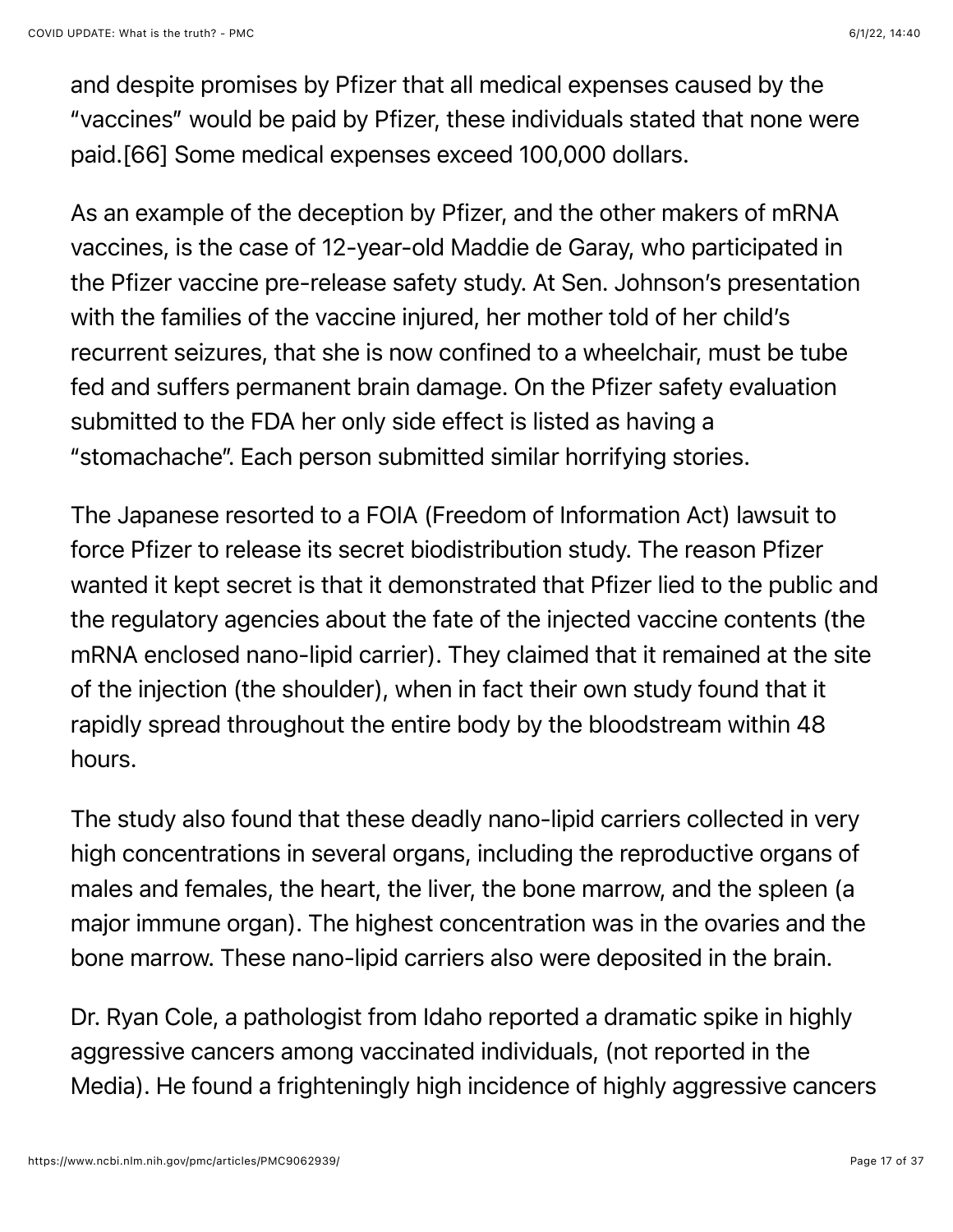in vaccinated individuals, especially highly invasive melanomas in young people and uterine cancers in women.[26] Other reports of activation of previously controlled cancers are also appearing among vaccinated cancer patients.[47] Thus far, no studies have been done to confirm these reports, but it is unlikely such studies will be done, at least studies funded by grants from the NIH.

The high concentration of spike proteins found in the ovaries in the biodistribution study could very well impair fertility in young women, alter menstruation, and could put them at an increased risk of ovarian cancer. The high concentration in the bone marrow, could also put the vaccinated at a high risk of leukemia and lymphoma. The leukemia risk is very worrisome now that they have started vaccinating children as young as 5 years of age. No long-term studies have been conducted by any of these makers of Covid-19 vaccines, especially as regards the risk of cancer induction. Chronic inflammation is intimately linked to cancer induction, growth and invasion and vaccines stimulate inflammation.

Cancer patients are being told they should get vaccinated with these deadly vaccines. This, in my opinion, is insane. Newer studies have shown that this type of vaccine inserts the spike protein within the nucleus of the immune cells (and most likely many cell types) and once there, inhibits two very important DNA repair enzymes, BRCA1 and 53BP1, whose duty it is to repair damage to the cell's DNA.[29] Unrepaired DNA damage plays a major role in cancer.

There is a hereditary disease called xeroderma pigmentosum in which the DNA repair enzymes are defective. These ill-fated individuals develop multiple skin cancers and a very high incidence of organ cancer as a result. Here we have a vaccine that does the same thing, but to a less extensive degree.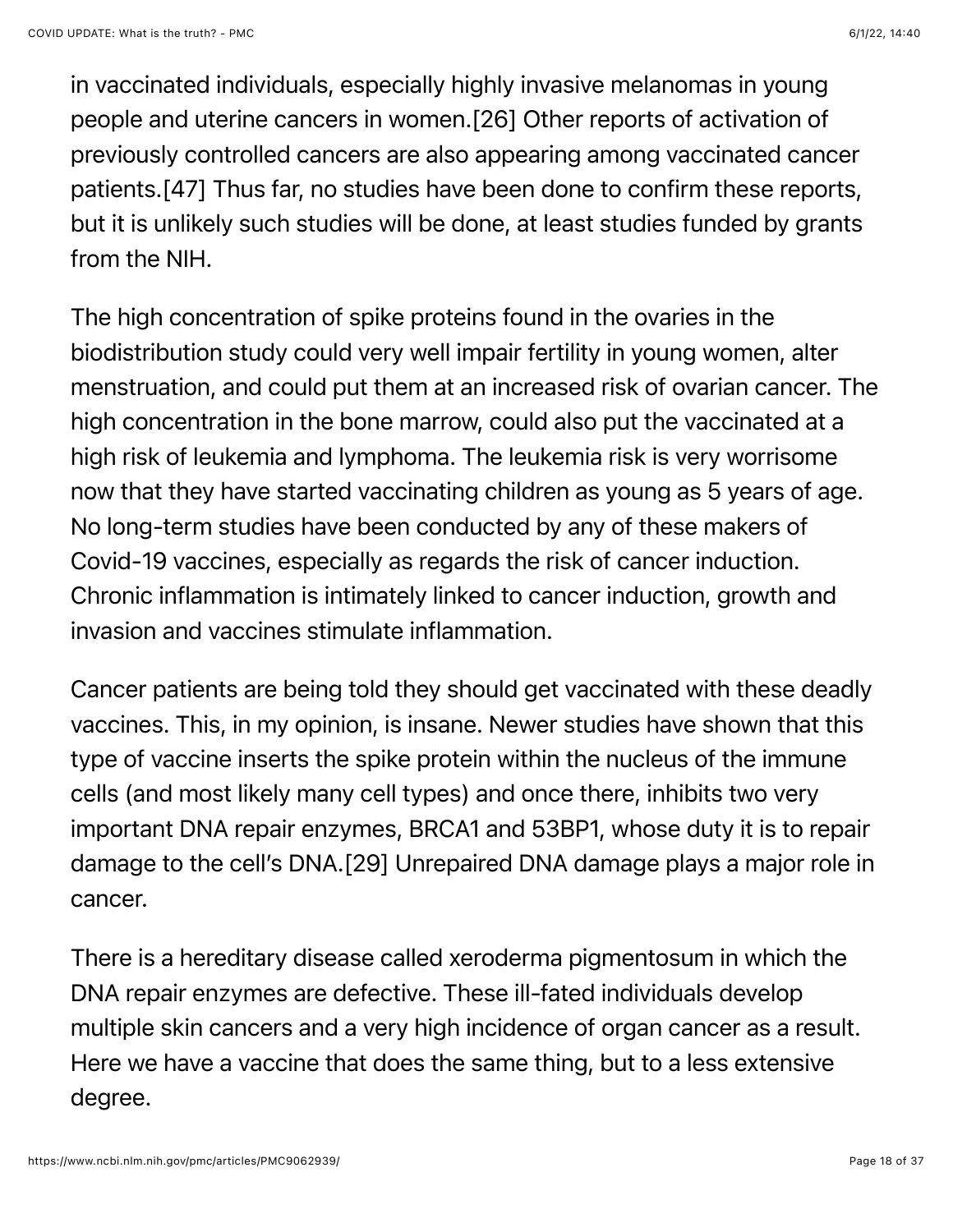One of the defective repair enzymes caused by these vaccines is called BRCA1, which is associated with a significantly higher incidence of breast cancer in women and prostate cancer in men.

It should be noted that no studies were ever done on several critical aspects of this type of vaccine.

- They have never been tested for long term effects
- They have never been tested for induction of autoimmunity
- They have never been properly tested for safety during any stage of pregnancy
- No follow-up studies have been done on the babies of vaccinated women
- There are no long-term studies on the children of vaccinated pregnant women after their birth (Especially as neurodevelopmental milestone occur).
- It has never been tested for effects on a long list of medical conditions:
	- Diabetes
	- Heart disease
	- Atherosclerosis
	- Neurodegenerative diseases
	- Neuropsychiatric effects
	- o Induction of autism spectrum disorders and schizophrenia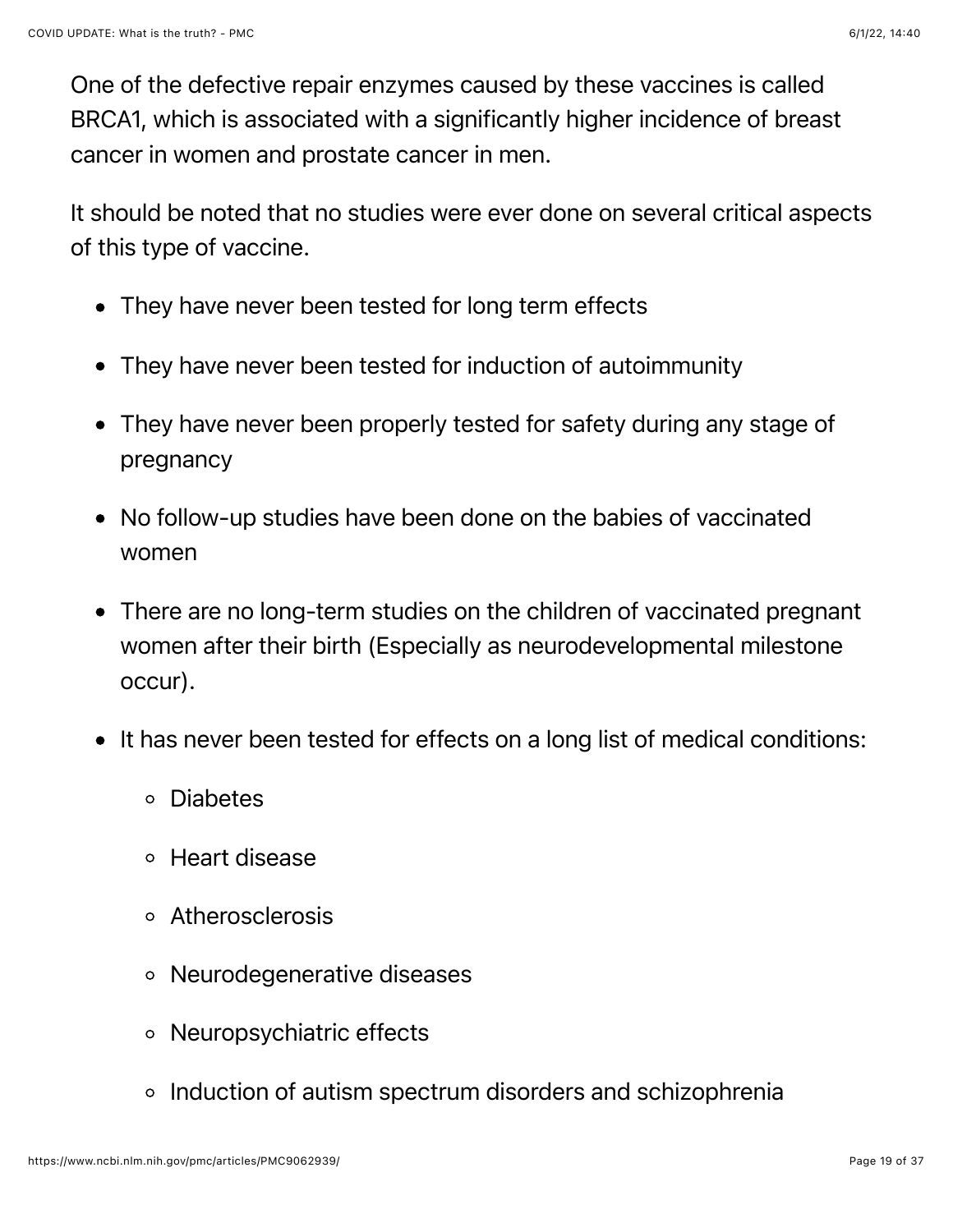- Long term immune function
- Vertical transmission of defects and disorders
- Cancer
- Autoimmune disorders

Previous experience with the flu vaccines clearly demonstrates that the safety studies done by researchers and clinical doctors with ties to pharmaceutical companies were essentially all either poorly done or purposefully designed to falsely show safety and coverup side effects and complications. This was dramatically demonstrated with the previously mentioned phony studies designed to indicate that hydroxy Chloroquine and Ivermectin were ineffective and too dangerous to use.[34,36,37] These fake studies resulted in millions of deaths and severe health disasters worldwide. As stated, 80% of all deaths were unnecessary and could have been prevented with inexpensive, safe repurposed medications with a very long safety history among millions who have taken them for decades or even a lifetime.[43,44]

It is beyond ironic that those claiming that they are responsible for protecting our health approved a poorly tested set of vaccines that has resulted in more deaths in less than a year of use than all the other vaccines combined given over the past 30 years. Their excuse when confronted was—"we had to overlook some safety measures because this was a deadly pandemic". [28,46]

In 1986 President Reagan signed the National Childhood Vaccine Injury Act, which gave blanket protection to pharmaceutical makers of vaccines against injury litigation by families of vaccine injured individuals. The Supreme Court, in a 57-page opinion, ruled in favor of the vaccine companies, effectively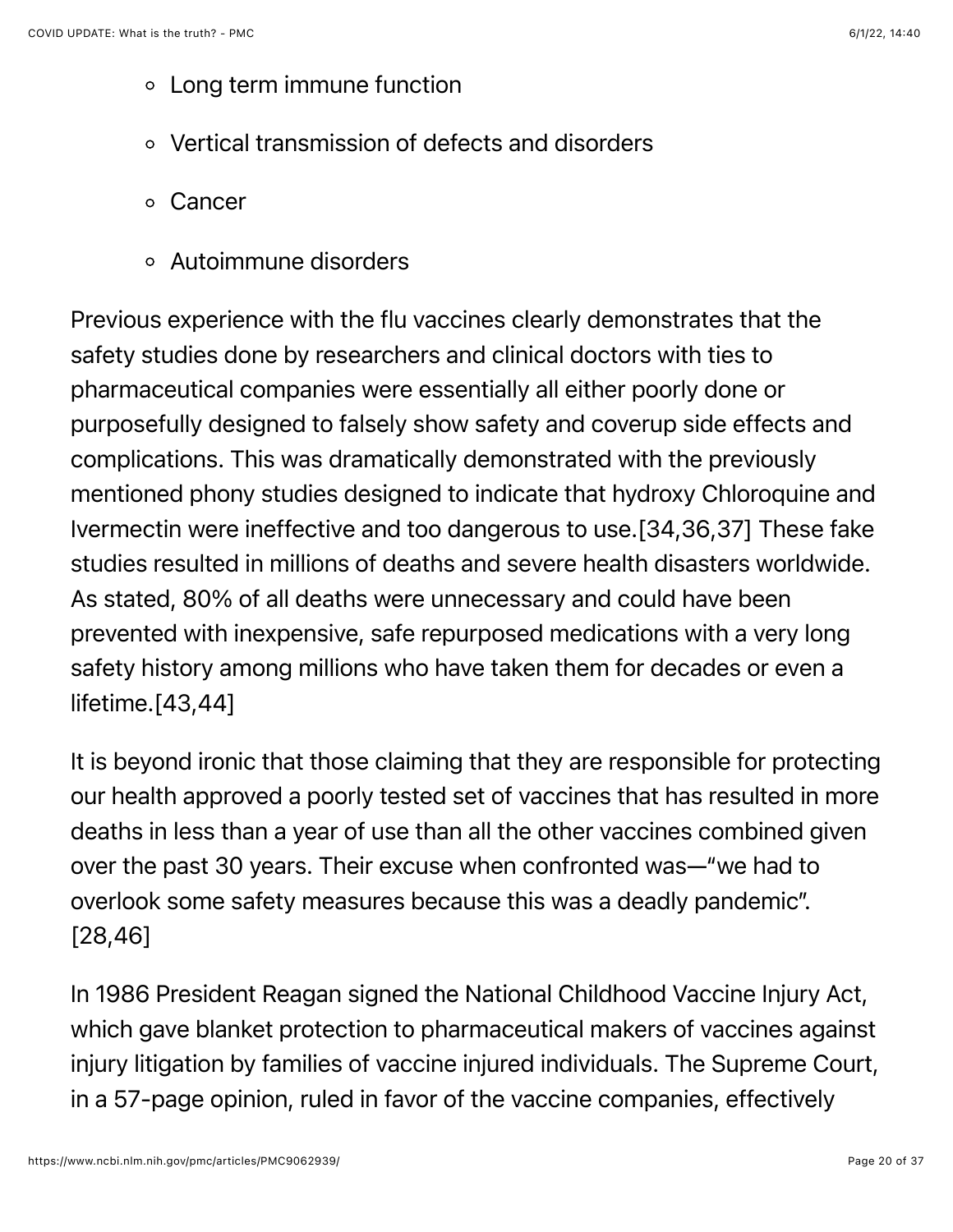allowing vaccine makers to manufacture and distribute dangerous, often ineffective vaccines to the population without fear of legal consequences. The court did insist on a vaccine injury compensation system which has paid out only a very small number of rewards to a large number of severely injured individuals. It is known that it is very difficult to receive these awards. According to the Health Resources and Services Administration, since 1988 the Vaccine Injury Compensation Program (VICP) has agreed to pay 3,597 awards among 19,098 vaccine injured individuals applying amounting to a total sum of \$3.8 billion. This was prior to the introduction of the Covid-19 vaccines, in which the deaths alone exceed all deaths related to all the vaccines combined over a thirty-year period.

In 2018 President Trump signed into law the "right-to-try" law which allowed the use of experimental drugs and all unconventional treatments to be used in cases of extreme medical conditions. As we have seen with the refusal of many hospitals and even blanket refusal by states to allow Ivermectin, hydroxy-chloroquine or any other unapproved "official" methods to treat even terminal Covid-19 cases, these nefarious individuals have ignored this law.

Strangely, they did not use this same logic or the law when it came to Ivermectin and Hydroxy Chloroquine, both of which had undergone extensive safety testing by over 30 clinical studies of a high quality and given glowing reports on both efficacy and safety in numerous countries. In addition, we had a record of use for up to 60 years by millions of people, using these drugs worldwide, with an excellent safety record. It was obvious that a group of very powerful people in conjunction with pharmaceutical conglomerates didn't want the pandemic to end and wanted vaccines as the only treatment option. Kennedy's book makes this case using extensive evidence and citations.[14,32]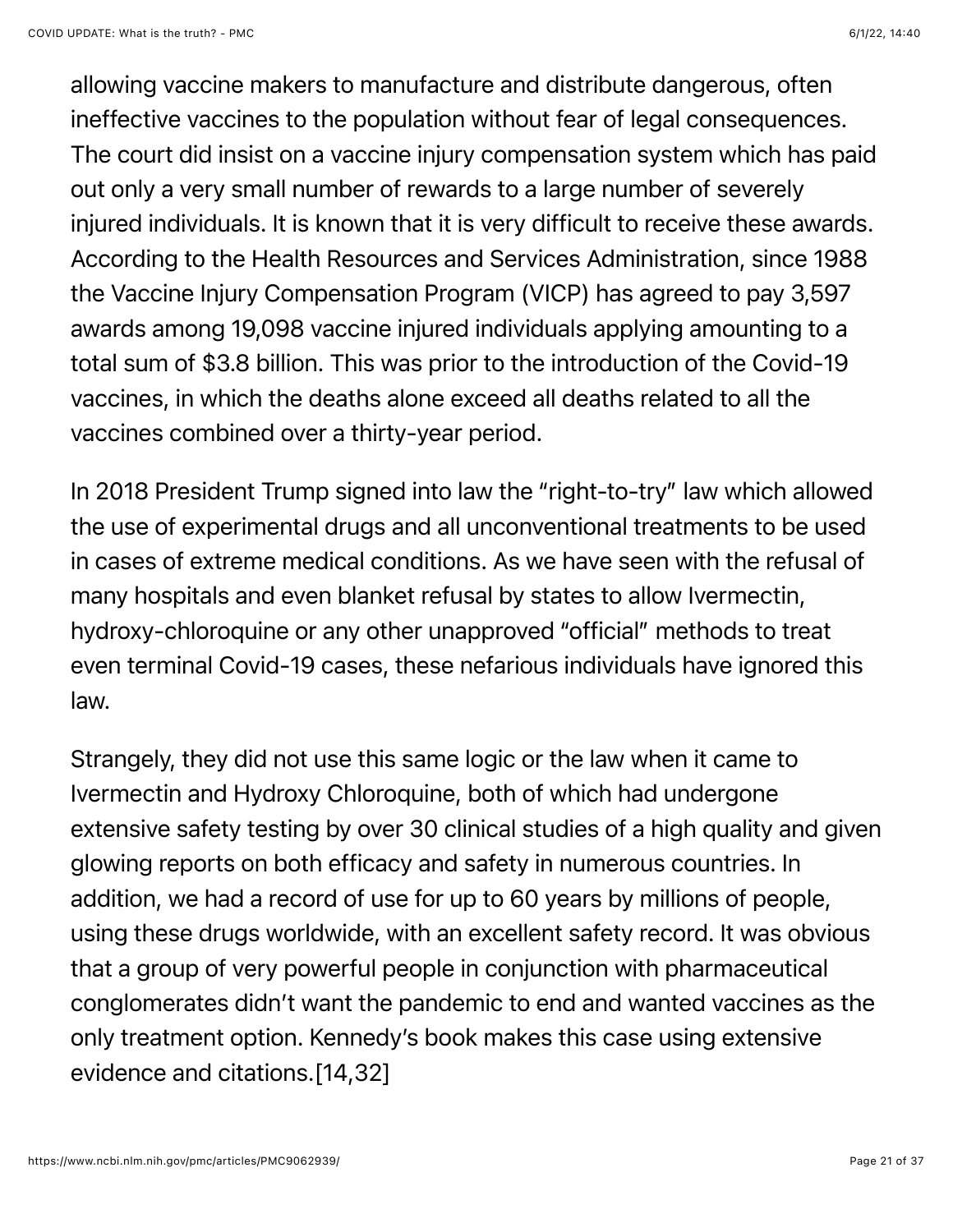Dr. James Thorpe, an expert in maternal-fetal medicine, demonstrates that these covoid-19 vaccines given during pregnancy have resulted in a 50-fold higher incidence of miscarriage than reported with all other vaccines combined.[28] When we examine his graph on fetal malformations there was a 144-fold higher incidence of fetal malformation with the Covid-19 vaccines given during pregnancy as compared to all other vaccines combined. Yet, the American Academy of Obstetrics and Gynecology and the American College of Obstetrics and Gynecology endorse the safety of these vaccines for all stages of pregnancy and among women breast feeding their babies.

It is noteworthy that these medical specialty groups have received significant funding from Pfizer pharmaceutical company. The American College of Obstetrics and Gynecology, just in the 4<sup>th</sup> quarter of 2010, received a total of \$11,000 from Pfizer Pharmaceutical company alone.[70] Funding from NIH grants are much higher.[20] The best way to lose these grants is to criticize the source of the funds, their products or pet programs. Peter Duesberg, because of his daring to question Fauci's pet theory of AIDS caused by HIV virus, was no longer awarded any of the 30 grant applications he submitted after going public. Prior to this episode, as the leading authority on retroviruses in the world, he had never been turned down for an NIH grant.[39] This is how the "corrupted" system works, even though much of the grant money comes from our taxes.

# HOT LOTS—DEADLY BATCHES OF THE VACCINES

A new study has now surfaced, the results of which are terrifying.[25] A researcher at Kingston University in London, has completed an extensive analysis of the VAERs data (a subdepartment of the CDC which collects voluntary vaccine complication data), in which he grouped reported deaths following the vaccines according to the manufacturer's lot numbers of the vaccines. Vaccines are manufactured in large batches called lots. What he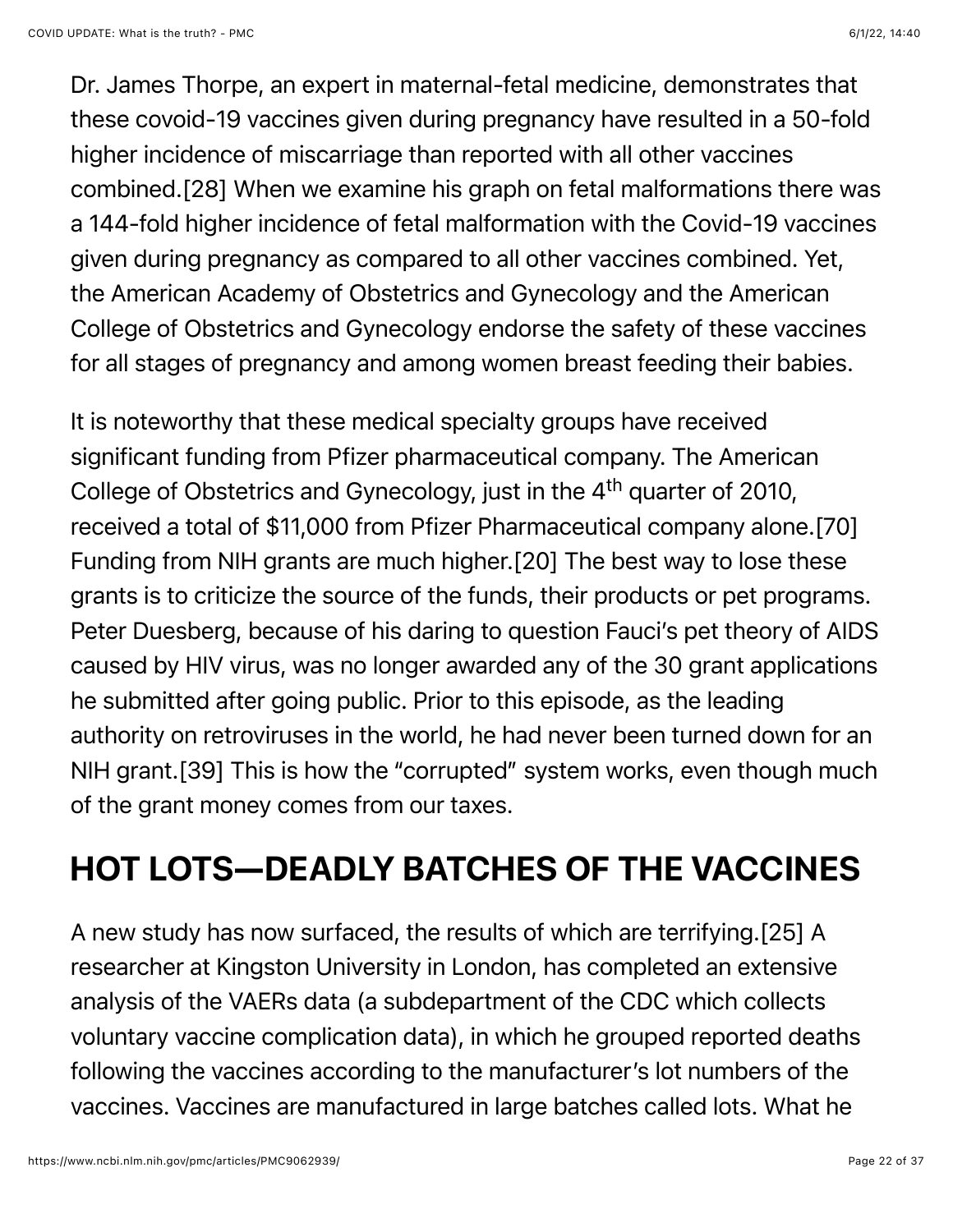discovered was that the vaccines are divided into over 20,000 lots and that one out of every 200 of these batches (lots) is demonstrably deadly to anyone who receives a vaccine from that lot, which includes thousands of vaccine doses.

He examined all manufactured vaccines—Pfizer, Moderna, Johnson and Johnson (Janssen), etc. He found that among every 200 batches of the vaccine from Pfizer and other makers, one batch of the 200 was found to be over 50x more deadly than vaccines batches from other lots. The other vaccine lots (batches) were also causing deaths and disabilities, but nowhere near to this extent. These deadly batches should have appeared randomly among all "vaccines" if it was an unintentional event. However, he found that 5% of the vaccines were responsible for 90% of the serious adverse events, including deaths. The incidence of deaths and serious complications among these "hot lots" varied from over 1000% to several thousand percent higher than comparable safer lots. If you think this was by accident—think again. This is not the first time "hot lots" were, in my opinion, purposefully manufactured and sent across the nation—usually vaccines designed for children. In one such scandal, "hot lots" of a vaccine ended up all in one state and the damage immediately became evident. What was the manufacture's response? It wasn't to remove the deadly batches of the vaccine. He ordered his company to scatter the hot lots across the nation so that authorities would not see the obvious deadly effect.

All lots of a vaccine are numbered—for example Modera labels them with such codes as 013M20A. It was noted that the batch numbers ended in either 20A or 21A. Batches ending in 20A were much more toxic than the ones ending in 21A. The batches ending in 20A had about 1700 adverse events, versus a few hundred to twenty or thirty events for the 21A batches. This example explains why some people had few or no adverse events after taking the vaccine while others are either killed or severely and permanently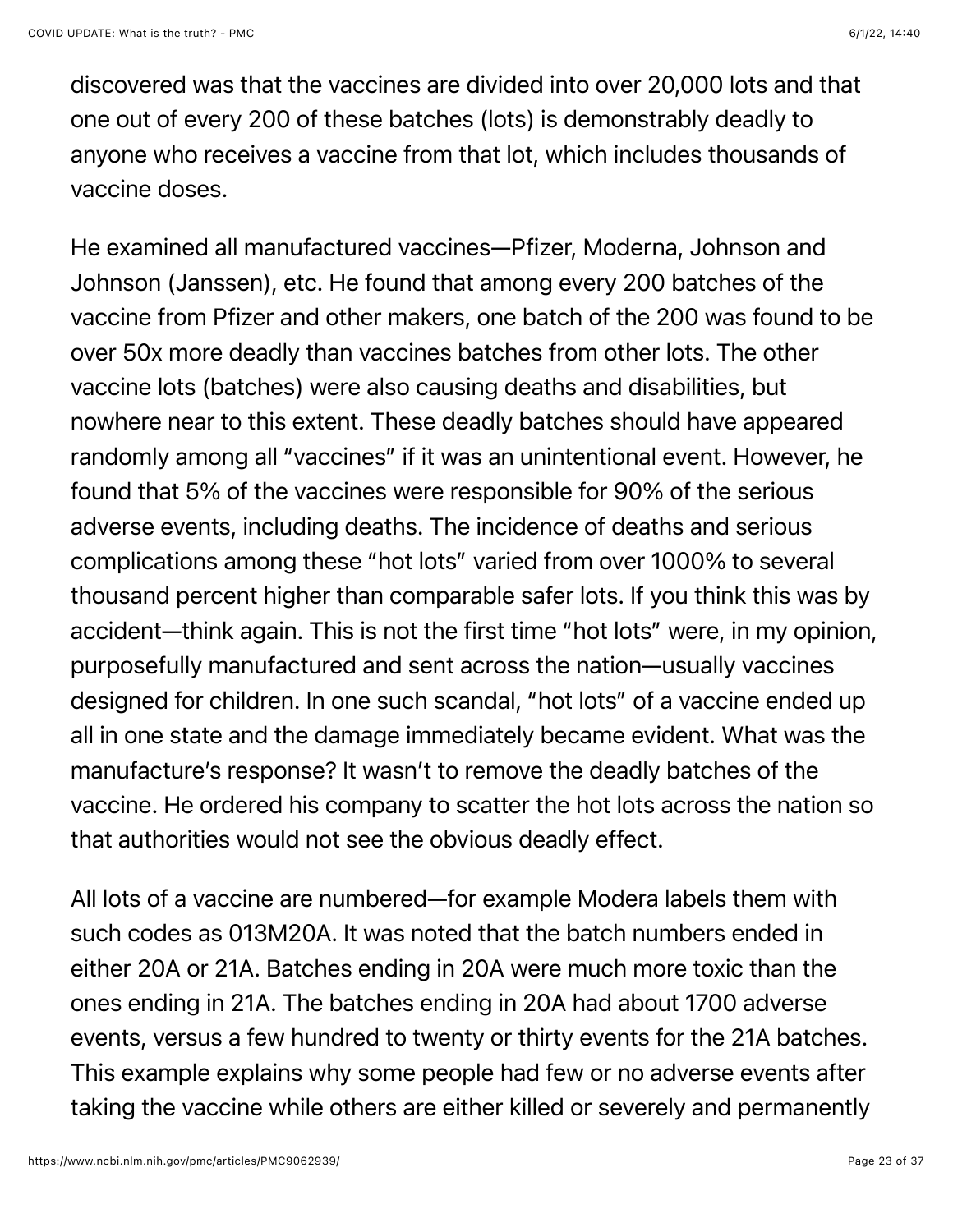harmed. To see the researcher's explanation, go to <https://www.bitchute.com/video/6xIYPZBkydsu/>In my opinion these examples strongly suggest an intentional alteration of the production of the "vaccine" to include deadly batches.

I have met and worked with a number of people concerned with vaccine safety and I can tell you they are not the evil anti-vaxxers you are told they are. They are highly principled, moral, compassionate people, many of which are top researchers and people who have studied the issue extensively. Robert Kennedy, Jr, Barbara Lou Fisher, Dr. Meryl Nass, Professor Christopher Shaw, Megan Redshaw, Dr. Sherri Tenpenny, Dr. Joseph Mercola, Neil Z. Miller, Dr. Lucija Tomjinovic, Dr. Stephanie Seneff, Dr. Steve Kirsch and Dr. Peter McCullough just to name a few. These people have nothing to gain and a lot to lose. They are attacked viciously by the media, government agencies, and elite billionaires who think they should control the world and everyone in it.

#### WHY DID FAUCI WANT NO AUTOPSIES OF THOSE WHO DIED AFTER VACCINATION?

There are many things about this "pandemic" that are unprecedented in medical history. One of the most startling is that at the height of the pandemic so few autopsies, especially total autopsies, were being done. A mysterious virus was rapidly spreading around the world, a selected group of people with weakened immune systems were getting seriously ill and many were dying and the one way we could rapidly gain the most knowledge about this virus—an autopsy, was being discouraged.

Guerriero noted that by the end of April, 2020 approximately 150,000 people had died, yet there were only 16 autopsies performed and reported in the medical literature.[24] Among these, only seven were complete autopsies,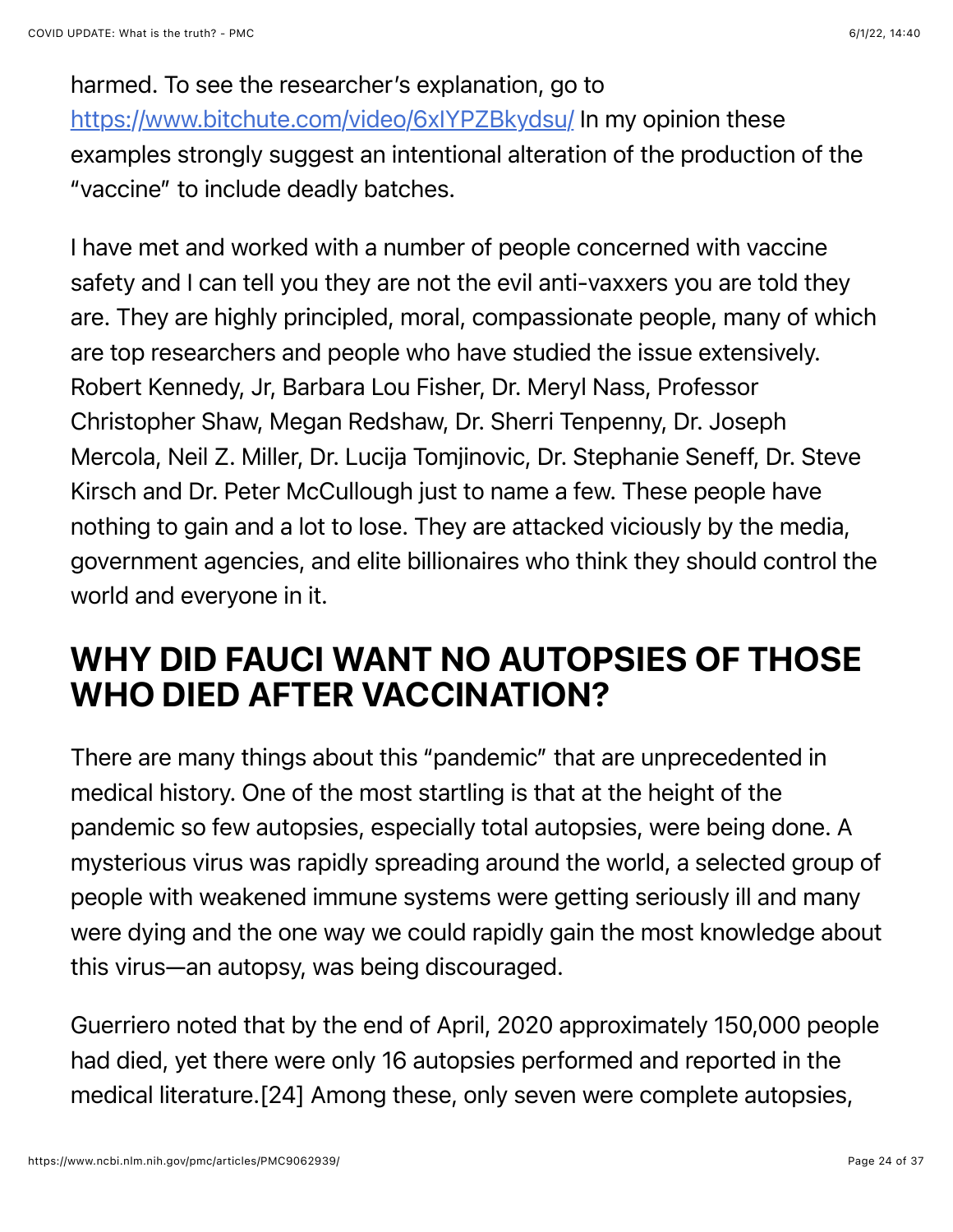the remaining 9 being partial or by needle biopsy or incisional biopsy. Only after 170,000 deaths by Covid-19 and four months into the pandemic were the first series of autopsies actually done, that is, more than ten. And only after 280,000 deaths and another month, were the first large series of autopsies performed, some 80 in number.[22] Sperhake, in a call for autopsies to be done without question, noted that the first full autopsy reported in the literature along with photomicrographs appeared in a medico-legal journal from China in February 2020.[41,68] Sperhake expressed confusion as to why there was a reluctance to perform autopsies during the crisis, but he knew it was not coming from the pathologists. The medical literature was littered with appeals by pathologist for more autopsies to be performed.[58] Sperhake further noted that the Robert Koch Institute (The German health monitoring system) at least initially advised against doing autopsies. He also knew that at the time 200 participating autopsy institutions in the United States had done at least 225 autopsies among 14 states.

Some have claimed that this dearth of autopsies was based on the government's fear of infection among the pathologists, but a study of 225 autopsies on Covid-19 cases demonstrated only one case of infection among the pathologist and this was concluded to have been an infection contracted elsewhere.[19] Guerriero ends his article calling for more autopsies with this observation: "Shoulder to shoulder, clinical and forensic pathologists overcame the obstructions of autopsy studies in Covid-19 victims and hereby generated valuable knowledge on the pathophysiology of the interaction between the SARS-CoV-2 and the human body, thus contributing to our understanding of the disease."[24]

Suspicion concerning the worldwide reluctance of nations to allow full post mortem studies of Covid-19 victims may be based on the idea that it was more than by chance. There are at least two possibilities that stand out. First,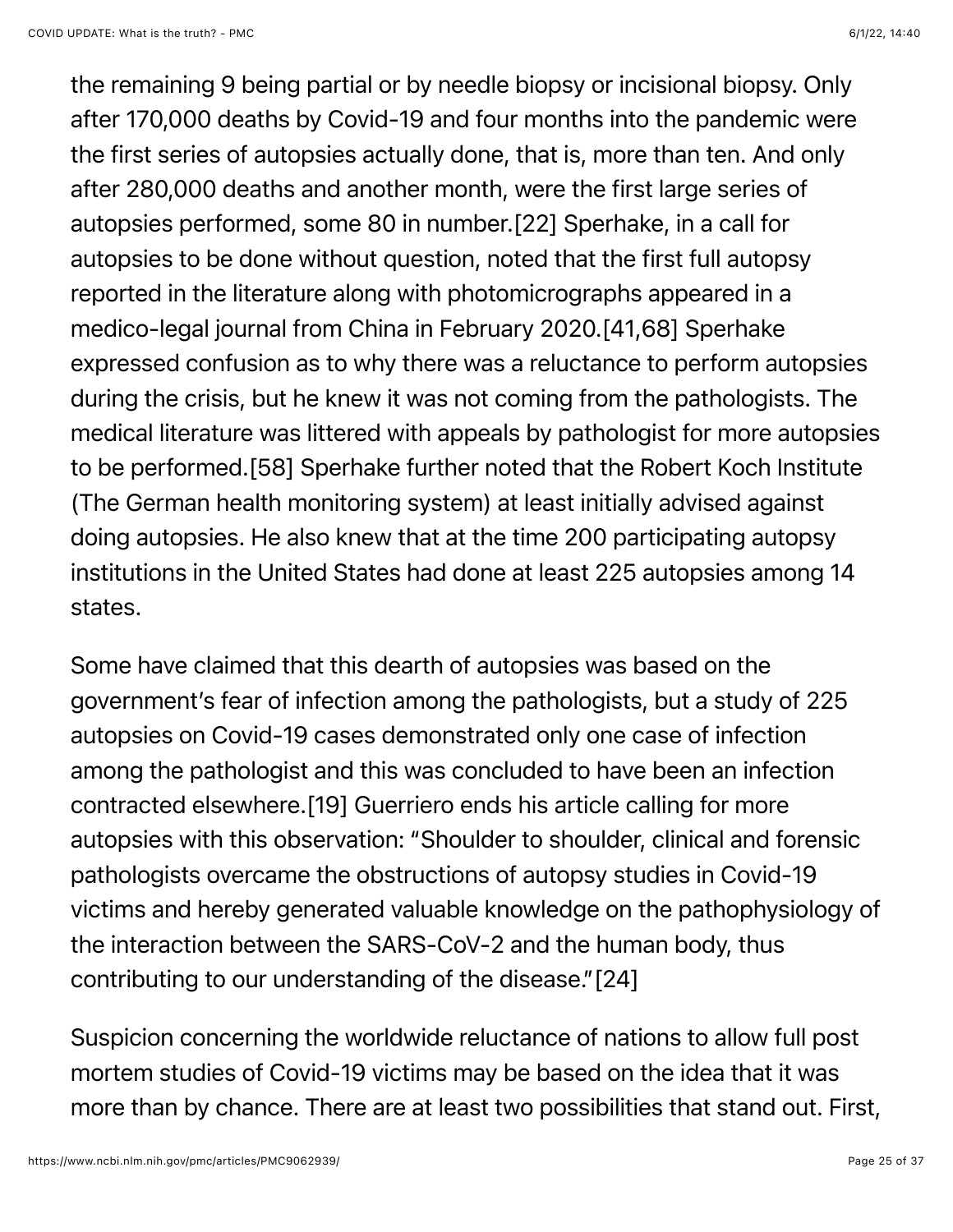those leading the progression of this "non-pandemic" event into a perceived worldwide "deadly pandemic", were hiding an important secret that autopsies could document. Namely, just how many of the deaths were actually caused by the virus? To implement draconian measures, such as mandated mask wearing, lockdowns, destruction of businesses, and eventually mandated forced vaccination, they needed very large numbers of covid-19 infected dead. Fear would be the driving force for all these destructive pandemic control programs.

Elder et al in his study classified the autopsy findings into four groups.[22]

- 1. Certain Covid-19 death
- 2. Probably Covid-19 death
- 3. Possible Covid-19 death
- 4. Not associated with Covid-19, despite the positive test.

What possibly concerned or even terrified the engineers of this pandemic was that autopsies just might, and did, show that a number of these socalled Covid-19 deaths in truth died of their comorbid diseases. In the vast majority of autopsy studies reported, pathologists noted multiple comorbid conditions, most of which at the extremes of life could alone be fatal. Previously it was known that common cold viruses had an 8% mortality in nursing homes.

In addition, valuable evidence could be obtained from the autopsies that would improve clinical treatments and could possibly demonstrate the deadly effect of the CDC mandated protocols all hospitals were required to follow, such as the use of respirators and the deadly, kidney-destroying drug remdesivir. The autopsies also demonstrated accumulating medical errors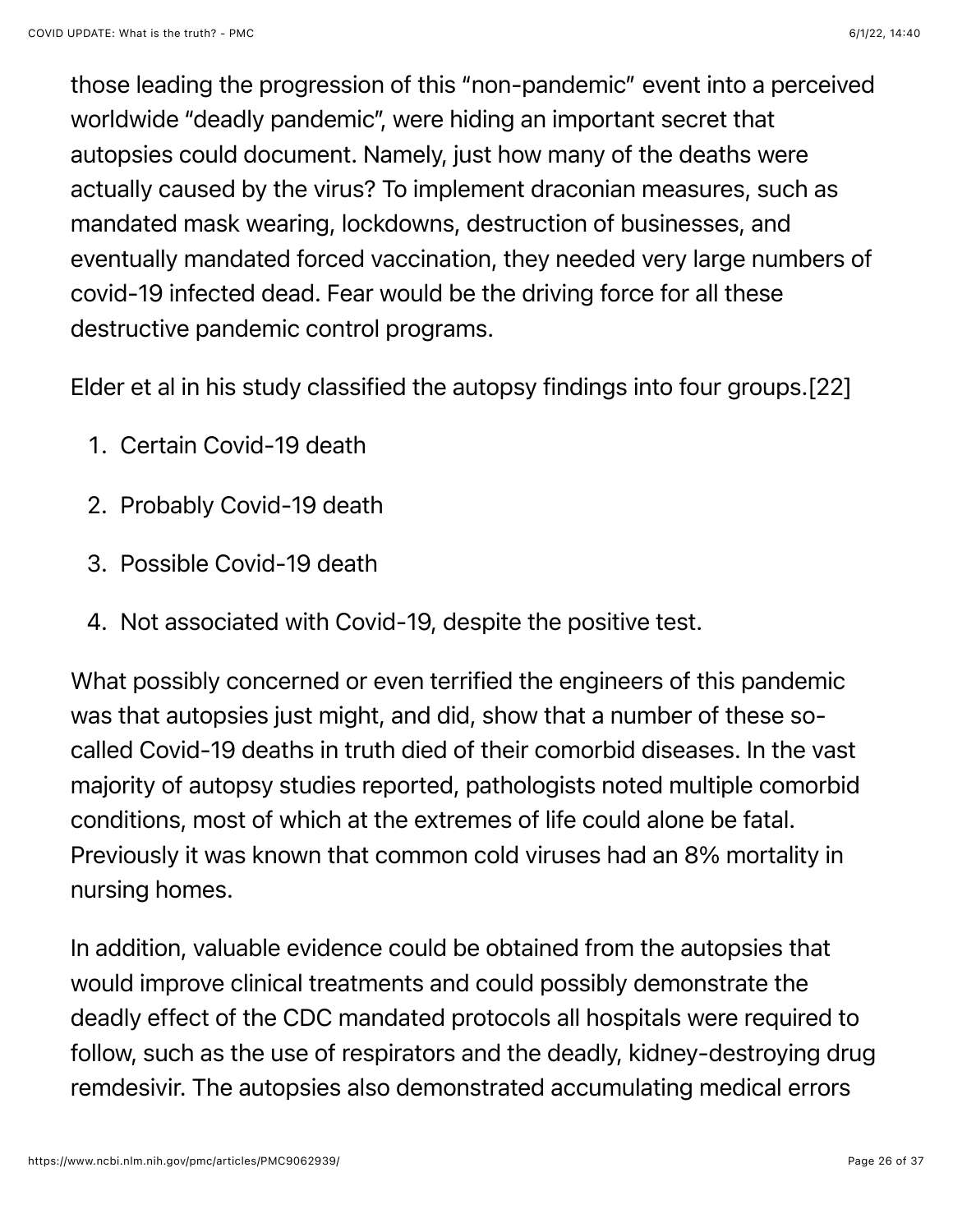and poor-quality care, as the shielding of doctors in intensive care units from the eyes of family members inevitably leads to poorer quality care as reported by several nurses working in these areas.[53-55]

As bad as all this was, the very same thing is being done in the case of Covid vaccine deaths—very few complete autopsies have been done to understand why these people died, that is, until recently. Two highly qualified researchers, Dr. Sucharit Bhakdi a microbiologist and highly qualified expert in infectious disease and Dr. Arne Burkhardt, a pathologist who is a widely published authority having been a professor of pathology at several prestigious institutions, recently performed autopsies on 15 people having died after vaccination. What they found explains why so many are dying and experiencing organ damage and deadly blood clots.[5]

They determined that 14 of the fifteen people died as a result of the vaccines and not of other causes. Dr. Burkhardt, the pathologist, observed widespread evidence of an immune attack on the autopsied individuals' organs and tissues— especially their heart. This evidence included extensive invasion of small blood vessels with massive numbers of lymphocytes, which cause extensive cell destruction when unleashed. Other organs, such as the lungs and liver, were observed to have extensive damage as well. These findings indicate the vaccines were causing the body to attack itself with deadly consequences. One can easily see why Anthony Fauci, as well as public health officers and all who are heavily promoting these vaccines, publicly discouraged autopsies on the vaccinated who subsequently died. One can also see that in the case of vaccines, that were essentially untested prior to being approved for the general public, at least the regulatory agencies should have been required to carefully monitor and analyze all serious complications, and certainly deaths, linked to these vaccines. The best way to do that is with complete autopsies.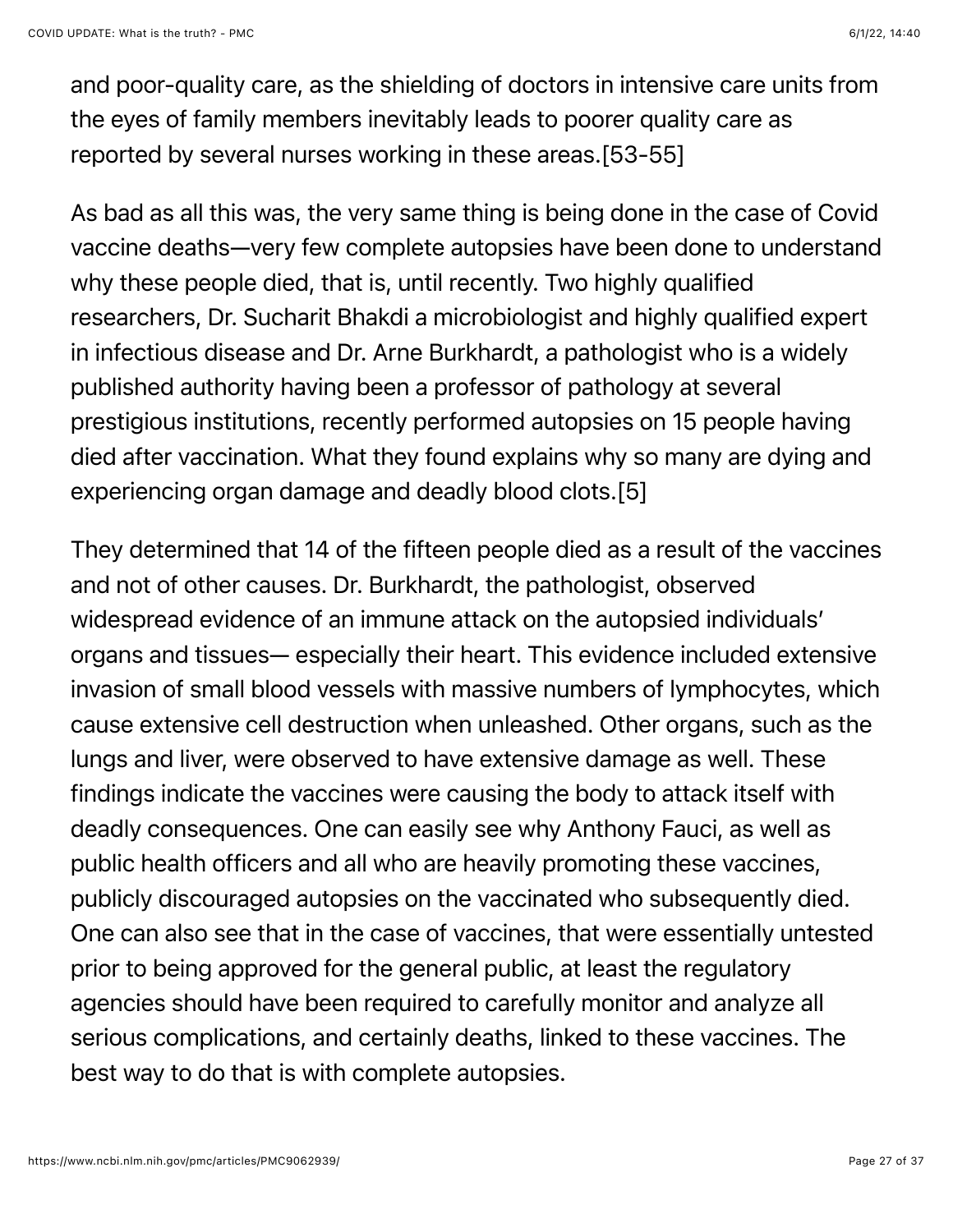While we learned important information from these autopsies what is really needed are special studies of the tissues of those who have died after vaccination for the presence of spike protein infiltration throughout the organs and tissues. This would be critical information, as such infiltration would result in severe damage to all tissues and organs involved—especially the heart, the brain, and the immune system. Animal studies have demonstrated this. In these vaccinated individuals the source of these spike proteins would be the injected nanolipid carriers of the spike protein producing mRNA. It is obvious that the government health authorities and pharmaceutical manufacturers of these "vaccines" do not want these critical studies done as the public would be outraged and demand an end to the vaccination program and prosecution of the involved individuals who covered this up.

### CONCLUSIONS

We are all living through one of the most drastic changes in our culture, economic system, as well as political system in our nation's history as well as the rest of the world. We have been told that we will never return to "normal" and that a great reset has been designed to create a "new world order". This has all been outlined by Klaus Schwab, head of the World Economic Forum, in his book on the "Great Reset".[66] This book gives a great deal of insight as to the thinking of the utopians who are proud to claim this pandemic "crisis" as their way to usher in a new world. This new world order has been on the drawing boards of the elite manipulators for over a century.[73,74] In this paper I have concentrated on the devastating effects this has had on the medical care system in the United States, but also includes much of the Western world. In past papers I have discussed the slow erosion of traditional medical care in the United States and how this system has become increasingly bureaucratized and regimented.[7,8] This process was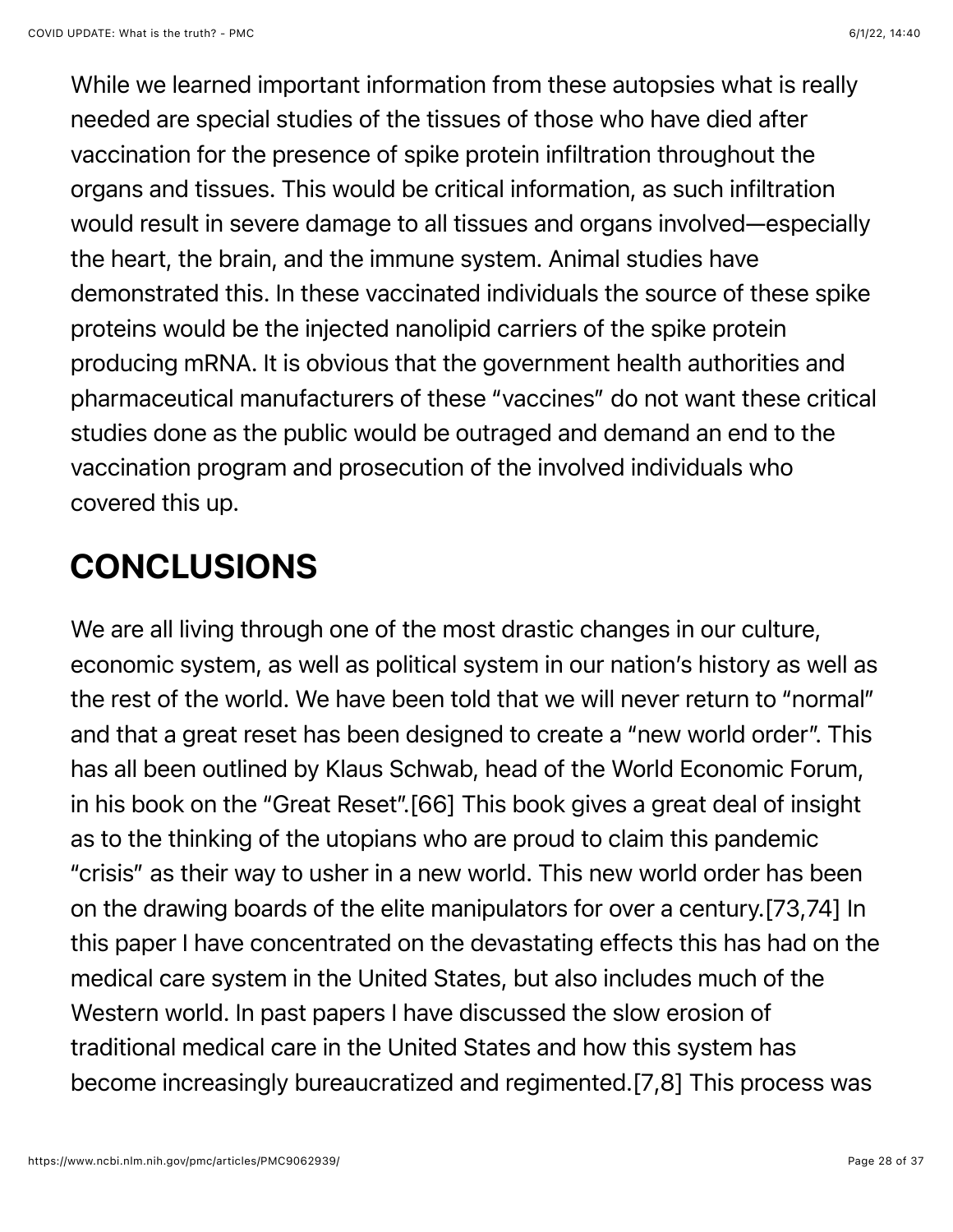rapidly accelerating, but the appearance of this, in my opinion, manufactured "pandemic" has transformed our health care system over night.

As you have seen, an unprecedented series of events have taken place within this system. Hospital administrators, for example, assumed the position of medical dictators, ordering doctors to follow protocols derived not from those having extensive experience in treating this virus, but rather from a medical bureaucracy that has never treated a single COVID-19 patient. The mandated use of respirators on ICU Covid-19 patients, for example, was imposed in all medical systems and dissenting physicians were rapidly removed from their positions as caregivers, despite their demonstration of markedly improved treatment methods. Further, doctors were told to use the drug remdesivir despite its proven toxicity, lack of effectiveness and high complication rate. They were told to use drugs that impaired respiration and mask every patient, despite the patient's impaired breathing. In each case, those who refused to abuse their patients were removed from the hospital and even faced a loss of license—or worse.

For the first time in modern medical history, early medical treatment of these infected patients was ignored nationwide. Studies have shown that early medical treatment was saving 80% of higher number of these infected people when initiated by independent doctors.[43,44] Early treatment could have saved over 640,000 lives over the course of this "pandemic". Despite the demonstration of the power of these early treatments, the forces controlling medical care continued this destructive policy.

Families were not allowed to see their loved ones, forcing these very sick individuals in the hospitals to face their deaths alone. To add insult to injury, funerals were limited to a few grieving family members, who were not allowed to even sit together. All the while large stores, such as Walmart and Cosco were allowed to operate with minimal restrictions. Nursing home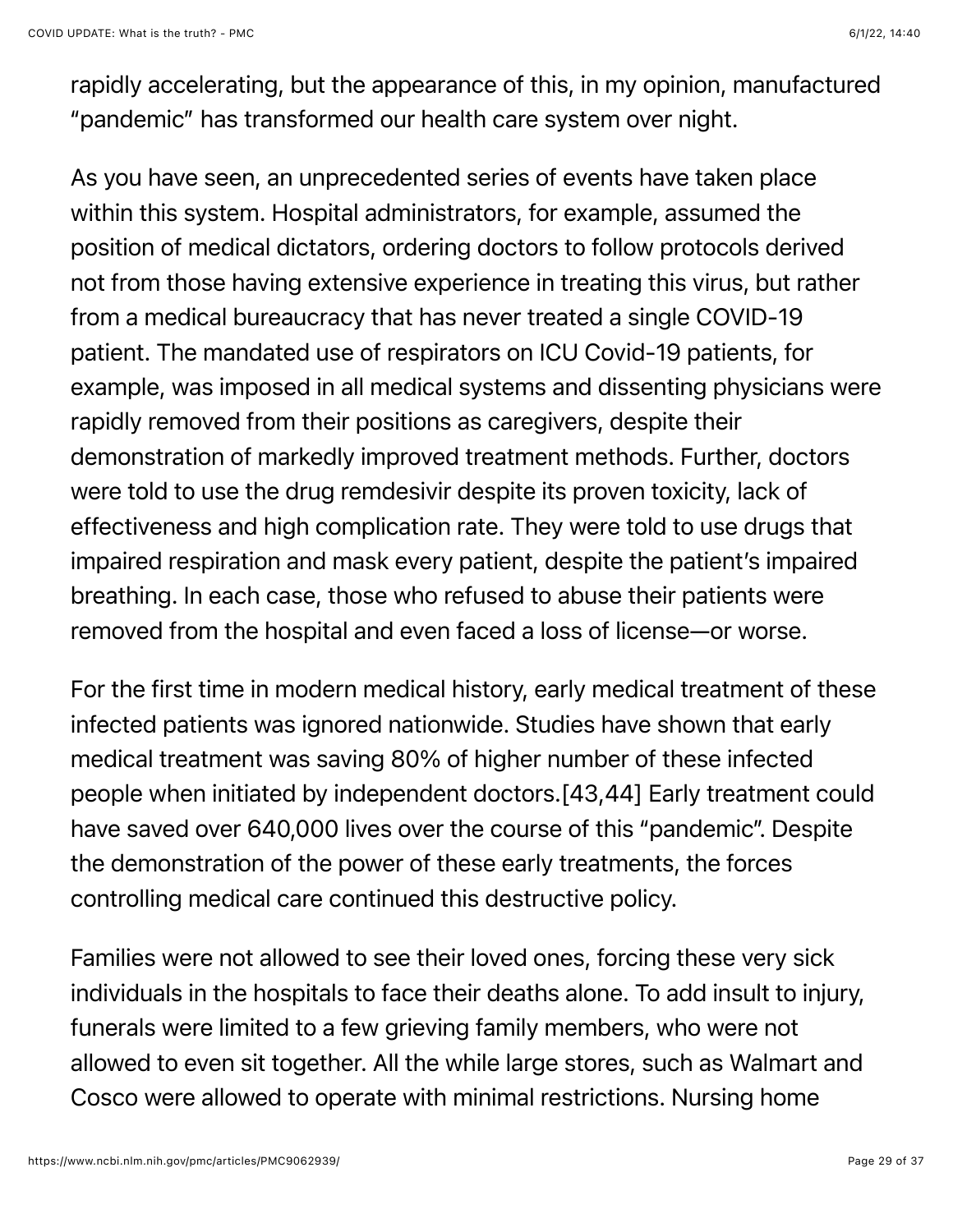patients were also not allowed to have family visitations, again being forced to die a lonely death. All the while, in a number of states, the most transparent being in New York state, infected elderly were purposefully transferred from hospitals into nursing homes, resulting in a very high death rates of these nursing home residents. At the beginning of this "pandemic" over 50% of all death were occurring in nursing homes.

Throughout this "pandemic" we have been fed an unending series of lies, distortions and disinformation by the media, the public health officials, medical bureaucracies (CDC, FDA and WHO) and medical associations. Physicians, scientists, and experts in infectious treatments who formed associations designed to develop more effective and safer treatments, were regularly demonized, harassed, shamed, humiliated, and experience a loss of licensure, loss of hospital privileges and, in at least one case, ordered to have a psychiatric examination.[2,65,71]

Anthony Fauci was given essentially absolute control of all forms of medical care during this event, including insisting that drugs he profited from be used by all treating physicians. He ordered the use of masks, despite at first laughing at the use of masks to filter a virus. Governors, mayors, and many businesses followed his orders without question.

The draconian measures being used, masking, lockdowns, testing of the uninfected, use of the inaccurate PCR test, social distancing, and contact tracing had been shown previously to be of little or no use during previous pandemics, yet all attempts to reject these methods were to no avail. Some states ignored these draconian orders and had either the same or fewer cases, as well as deaths, as the states with the most strictly enforced measures. Again, no amount of evidence or obvious demonstration along these lines had any effect on ending these socially destructive measures. Even when entire countries, such as Sweden, which avoided all these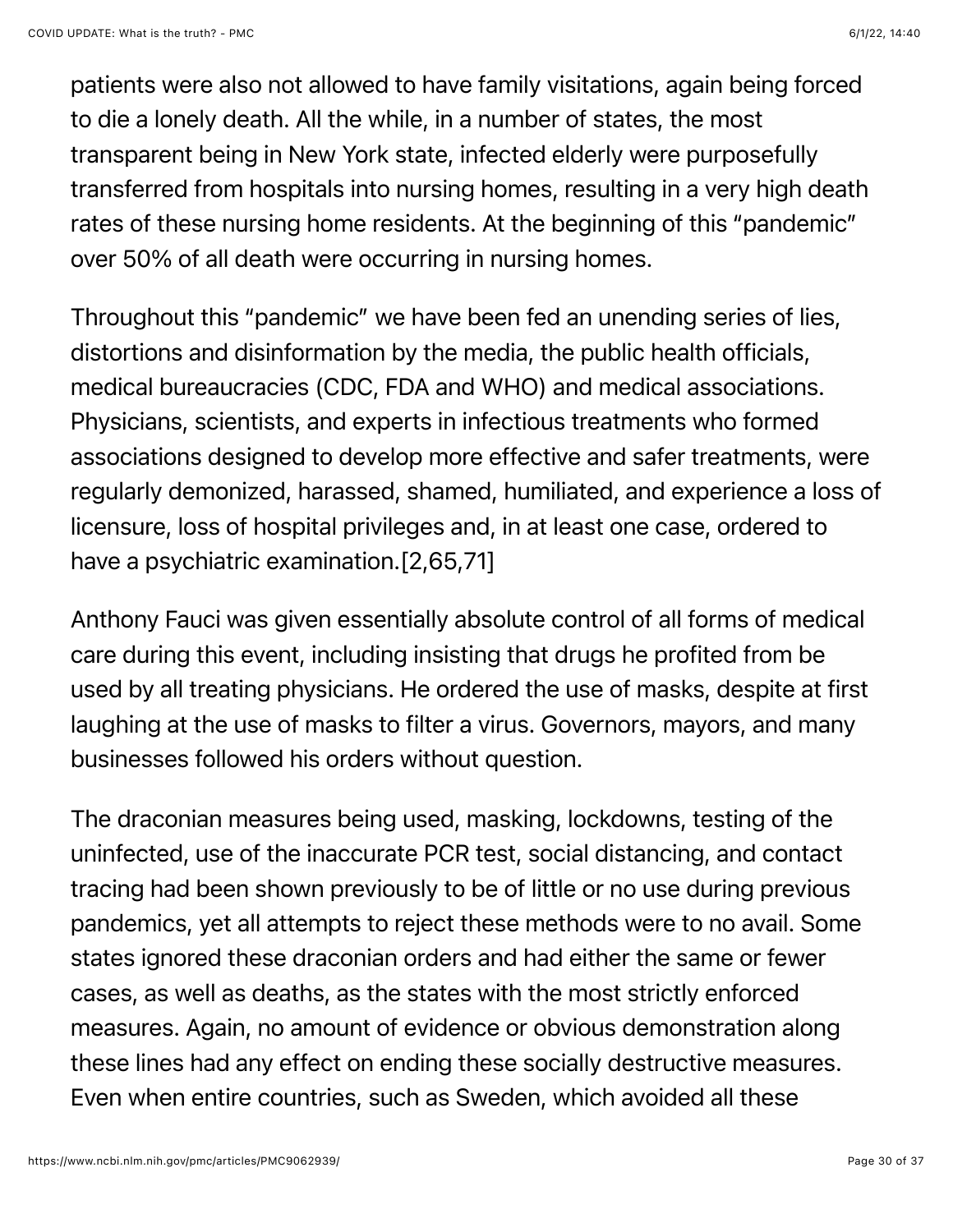measures, demonstrated equal rates of infections and hospitalization as nations with the strictest, very draconian measures, no policy change by the controlling institutions occurred. No amount of evidence changed anything.

Experts in the psychology of destructive events, such as economic collapses, major disasters and previous pandemics demonstrated that draconian measures come with an enormous cost in the form of "deaths of despair" and in a dramatic increase in serious psychological disorders. The effects of these pandemic measures on children's neurodevelopment is catastrophic and to a large extent irreversible.

Over time tens of thousands could die as a result of this damage. Even when these predictions began to appear, the controllers of this "pandemic" continued full steam ahead. Drastic increases in suicides, a rise in obesity, a rise in drug and alcohol use, a worsening of many health measures and a terrifying rise in psychiatric disorders, especially depression and anxiety, were ignored by the officials controlling this event.

We eventually learned that many of the deaths were a result of medical neglect. Individuals with chronic medical conditions, diabetes, cancer, cardiovascular disease, and neurological diseases were no longer being followed properly in their clinics and doctor's offices. Non-emergency surgeries were put on hold. Many of these patients chose to die at home rather than risk going to the hospitals and many considered hospitals "death houses".

Records of deaths have shown that there was a rise in deaths among those aged 75 and older, mostly explained by Covid-19 infections, but for those between the ages of 65 to 74, deaths had been increasing well before the pandemic onset.[69] Between ages of 18 and aged 65 years, records demonstrate a shocking hike in non-Covid-19 deaths. Some of these deaths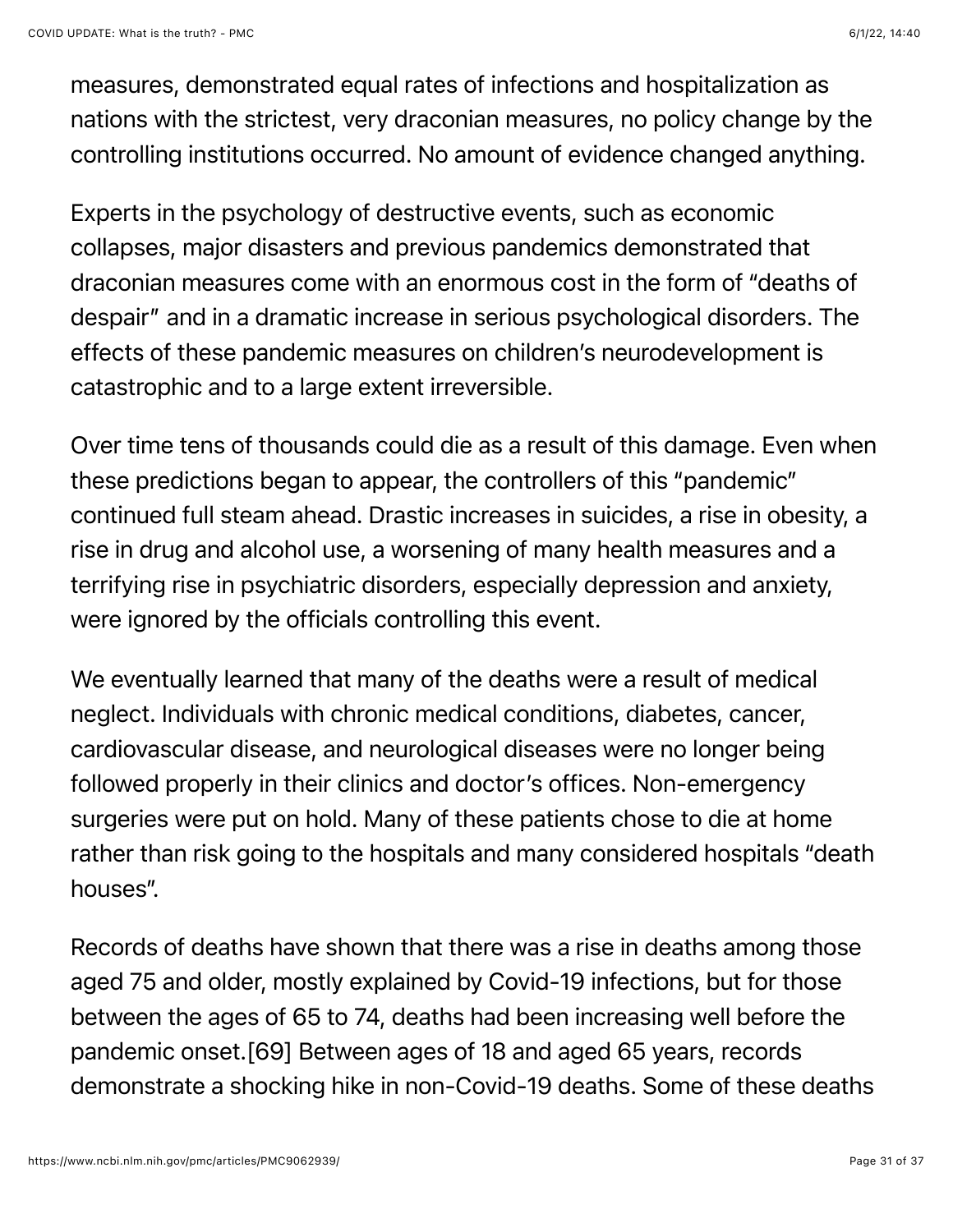were explained by a dramatic increase in drug-related deaths, some 20,000 more than 2019. Alcohol related deaths also increased substantially, and homicides increased almost 30% in the 18 to 65-year group.

The head of the insurance company OneAmerica stated that their data indicated that the death rate for individuals aged 18 to 64 had increased 40% over the pre-pandemic period.[21] Scott Davidson, the company's CEO, stated that this represented the highest death rate in the history of insurance records, which does extensive data collections on death rates each year. Davidson also noted that this high of a death rate increase has never been seen in the history of death data collection. Previous catastrophes of monumental extent increased death rates no more than 10 percent, 40% is unprecedented.

Dr. Lindsay Weaver, Indiana's chief medical officer, stated that hospitalizations in Indiana are higher than at any point in the past five years. This is of critical importance since the vaccines were supposed to significantly reduce deaths, but the opposite has happened. Hospitals are being flooded with vaccine complications and people in critical condition from medical neglect caused by the lockdowns and other pandemic measures.[46,56]

A dramatic number of these people are now dying, with the spike occurring after the vaccines were introduced. The lies flowing from those who have appointed themselves as medical dictators are endless. First, we were told that the lockdown would last only two weeks, they lasted over a year. Then we were told that masks were ineffective and did not need to be worn. Quickly that was reversed. Then we were told the cloth mask was very effective, now it's not and everyone should be wearing an N95 mask and before that that they should double mask. We were told there was a severe shortage of respirators, then we discover they are sitting unused in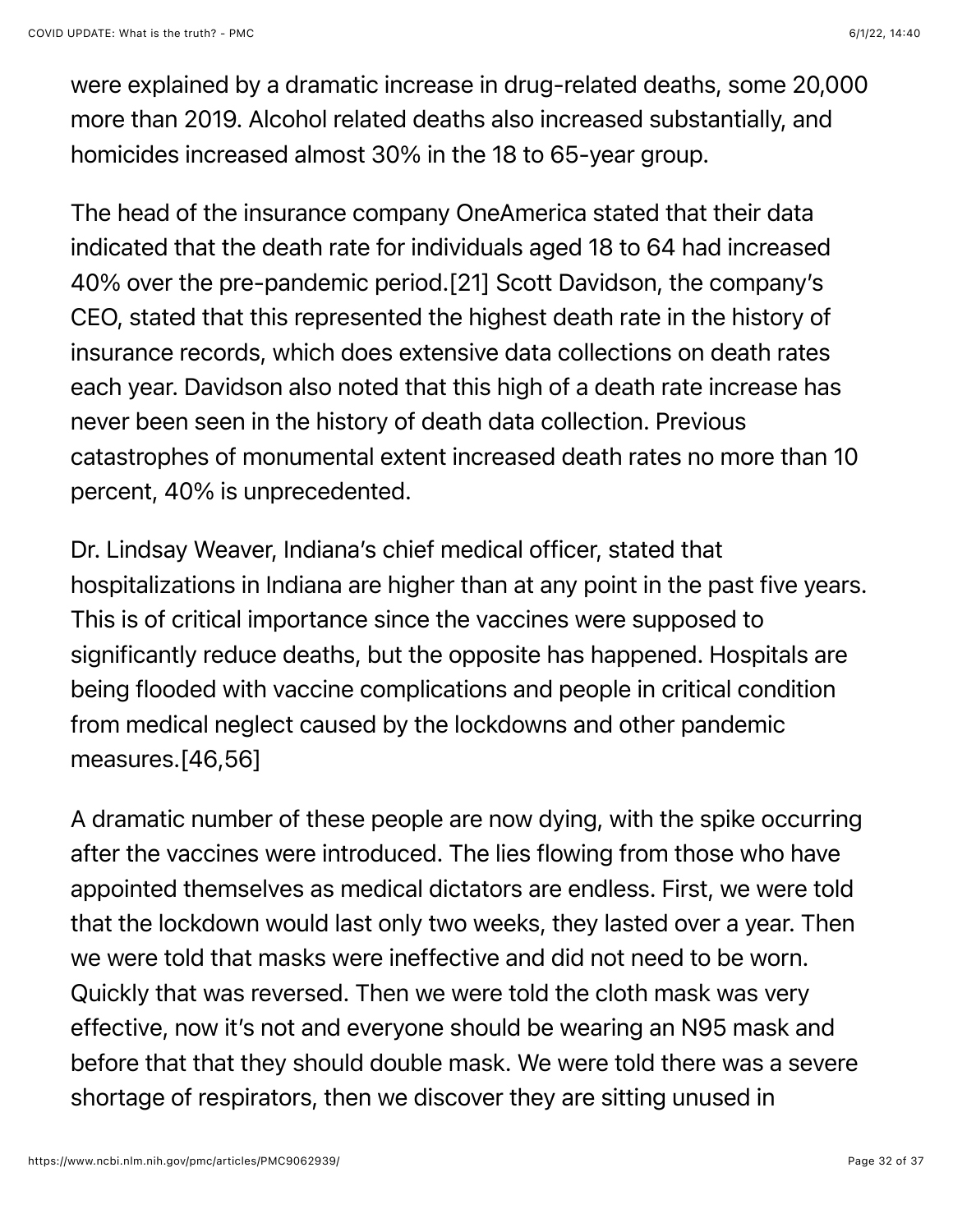warehouses and in city dumps, still in their packing crates. We were informed that the hospitals were filled mostly with the unvaccinated and later found the exact opposite was true the world over. We were told that the vaccine was 95% effective, only to learn that in fact the vaccines cause a progressive erosion of innate immunity.

Upon release of the vaccines, women were told the vaccines were safe during all states of pregnancy, only to find out no studies had been done on safety during pregnancy during the "safety tests" prior to release of the vaccine. We were told that careful testing on volunteers before the EUA approval for public use demonstrated extreme safety of the vaccines, only to learn that these unfortunate subjects were not followed, medical complications caused by the vaccines were not paid for and the media covered this all up.[67] We also learned that the pharmaceutical makers of the vaccines were told by the FDA that further animal testing was unnecessary (the general public would be the Guinea pigs.) Incredibly, we were told that the Pfizer's new mRNA vaccines had been approved by the FDA, which was a cleaver deception, in that another vaccine had approval (comirnaty) and not the one being used, the BioNTech vaccine. The approved comirnaty vaccine was not available in the United States. The national media told the public that the Pfizer vaccine had been approved and was no longer classed as experimental, a blatant lie. These deadly lies continue. It is time to stop this insanity and bring these people to justice.

#### Footnotes

How to cite this article: Blaylock RL. COVID UPDATE: What is the truth? Surg Neurol Int 2022;13:167.

#### Disclaimer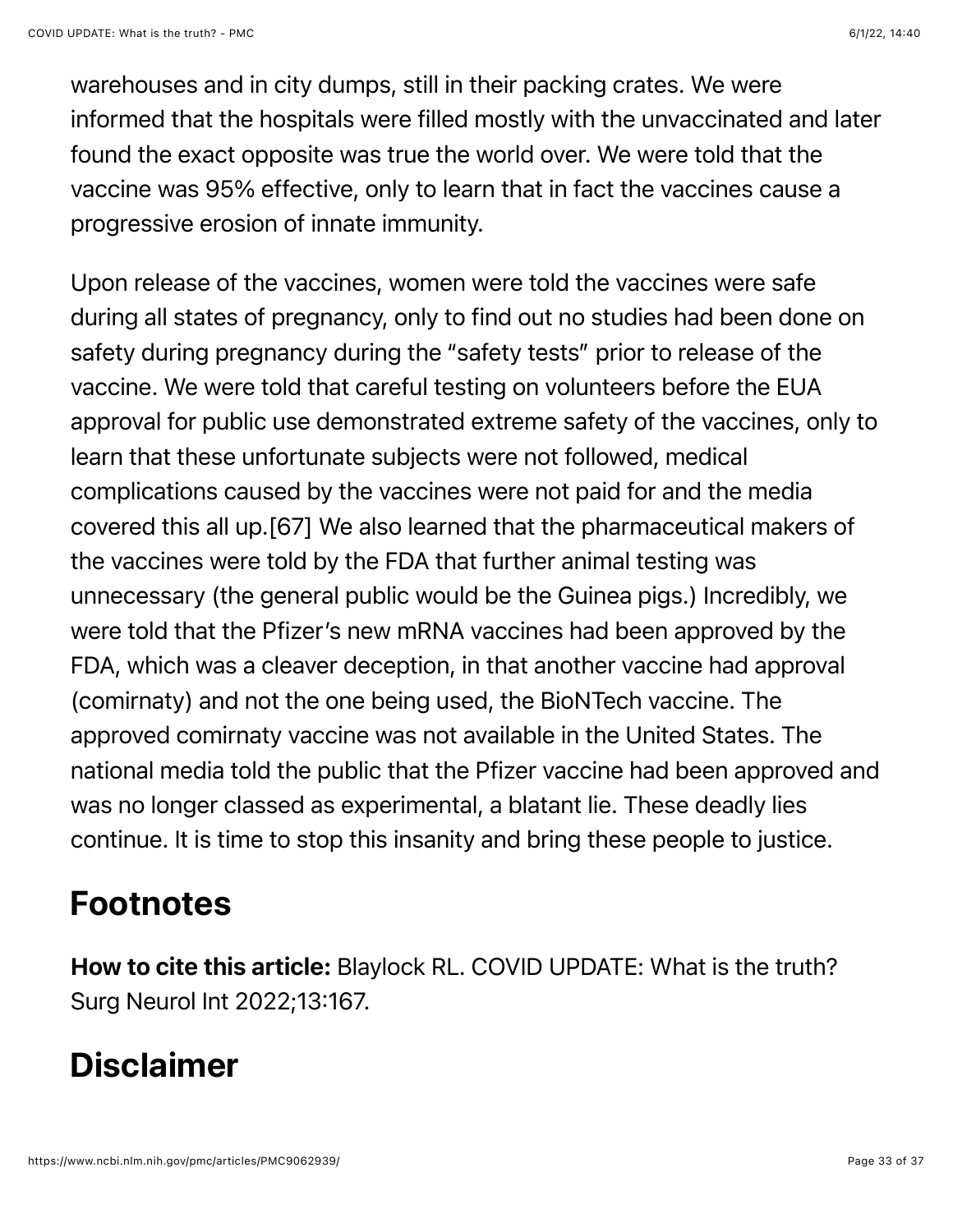The views and opinions expressed in this article are those of the authors and do not necessarily reflect the official policy or position of the Journal or its management.

### REFERENCES

3. Ausman JI, Blaylock RL. *What is the truth?* United States: James I. and Carolyn R. Ausman Education Foundation (AEF); 2021. The China Virus. [[Google Scholar\]](https://scholar.google.com/scholar_lookup?title=What+is+the+truth?&author=JI+Ausman&author=RL+Blaylock&publication_year=2021&)

4. Beder A, Buyukkocak U, Sabuncuoglu H, Keskil ZA, Keskil S. Preliminary report on surgical mask induced deoxygenation during major surgery. *Neurocirugia.* 2008;19 [\[Google Scholar](https://scholar.google.com/scholar_lookup?journal=Neurocirugia&title=Preliminary+report+on+surgical+mask+induced+deoxygenation+during+major+surgery&author=A+Beder&author=U+Buyukkocak&author=H+Sabuncuoglu&author=ZA+Keskil&author=S+Keskil&volume=19&publication_year=2008&)]

6. Blaylock RL. Covid-19 pandemic: What is the truth? *Surg Neurol Inter.* 2021;12(151) [\[Google Scholar](https://scholar.google.com/scholar_lookup?journal=Surg+Neurol+Inter&title=Covid-19+pandemic:+What+is+the+truth?&author=RL+Blaylock&volume=12&issue=151&publication_year=2021&)]

11. Bosh X, Ross JS. Ghostwriting: Research misconduct, plagiarism, or Fool's gold. *Amer J Med.* 2012;125(4):324–6. [\[PubMed](https://pubmed.ncbi.nlm.nih.gov/22305580)] [\[Google Scholar](https://scholar.google.com/scholar_lookup?journal=Amer+J+Med&title=Ghostwriting:+Research+misconduct,+plagiarism,+or+Fool%E2%80%99s+gold&author=X+Bosh&author=JS+Ross&volume=125&issue=4&publication_year=2012&pages=324-6&pmid=22305580&)] 12. Breggin PR, Breggin GR. *Breggin PR, Breggin GR. Covid-19 and the Global Predators: We are the Prey.* Ithaca, NY: Lake Edge Press; 2021. Top Medical Journals Sell their Souls; pp. 285–292. [\[Google Scholar](https://scholar.google.com/scholar_lookup?title=Breggin+PR,+Breggin+GR.+Covid-19+and+the+Global+Predators:+We+are+the+Prey&author=PR+Breggin&author=GR+Breggin&publication_year=2021&)]

13. Breggin, p133 [Last accessed on 2022 Feb 06]

15. Children's Health Defense Team Harvard experts critique cozy FDA-Pharma relationship. *The Defender.* Jan 28, 29020.

16. Chughtai AA, Stelzer-Braid S, Rawlinson W, Pontivivi G, Wang Q, Pan Y, et al. Contamination by respiratory viruses on outer surface of medical mask used by hospital healthcare workers. *BMC Infect Dis.* 2019. Article number 491.

19. Davis GG, Williamson AK. Risk of covid-19 transmission during autopsy. *Arch Path Lab Med.* 2020;144(12):1445a–1445. [[Google Scholar\]](https://scholar.google.com/scholar_lookup?journal=Arch+Path+Lab+Med&title=Risk+of+covid-19+transmission+during+autopsy&author=GG+Davis&author=AK+Williamson&volume=144&issue=12&publication_year=2020&pages=1445a-1445&)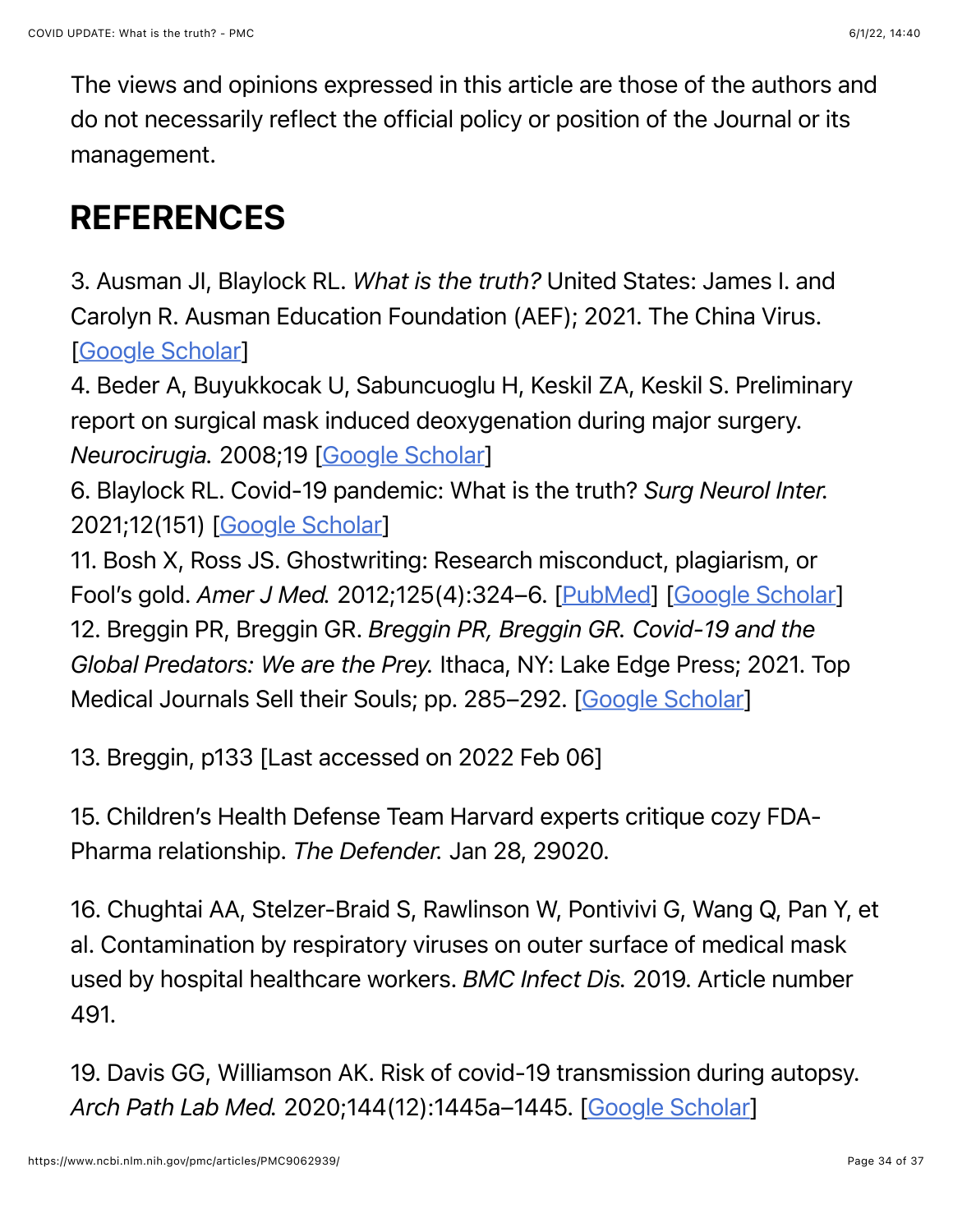21. Durden T. Life Insurance CEO says deaths up 40% among those aged 18 to 64. *Tyler Durden Report.* 2022. Jan 3,

22. Elder C, Schroder AS, Aepfelbacher M, Fitzek A, Heinemann A, Heinrich F, et al. Dying with SARS-CoV-2 infection an autopsy study of the first consecutive 80 cases in Hamberg, Germany. *Inter J Legal Med.* 2020;134:1275–84. [\[Google Scholar](https://scholar.google.com/scholar_lookup?journal=Inter+J+Legal+Med&title=Dying+with+SARS-CoV-2+infection+an+autopsy+study+of+the+first+consecutive+80+cases+in+Hamberg,+Germany&author=C+Elder&author=AS+Schroder&author=M+Aepfelbacher&author=A+Fitzek&author=A+Heinemann&volume=134&publication_year=2020&pages=1275-84&)]

25. Hope JR. Sudden death by "hot lot"—Dr. Michael Yeadon sounds the alarm. *The Desert review.* 2022. Jan 24,

27. Ioannou P, Karakonstantis S, Astrinaki E, Saplamidou S, Vitsaxaki E, Hamilos G, et al. Transmission of SARS-C0V-2 variant B1.1.7 among vaccinated health care workers. *Infect Dis.* 2021:1–4. [[Google Scholar\]](https://scholar.google.com/scholar_lookup?journal=Infect+Dis&title=Transmission+of+SARS-C0V-2+variant+B1.1.7+among+vaccinated+health+care+workers&author=P+Ioannou&author=S+Karakonstantis&author=E+Astrinaki&author=S+Saplamidou&author=E+Vitsaxaki&publication_year=2021&pages=1-4&) 32. Kennedy R., Jr . Skyhorse Publishing; 2021. The Real Anthony Fauci. Bill Gates, Big Pharma, and the Global War on Democracy and Public Health; pp. 24–29. [\[Google Scholar\]](https://scholar.google.com/scholar?q=Kennedy+R+Jr+The+Real+Anthony+Fauci.+Bill+Gates,+Big+Pharma,+and+the+Global+War+on+Democracy+and+Public+Health+2021+Skyhorse+Publishing+24+29+)

33. Kennedy RF., Jr pp. 24–25.

34. Kennedy RF., Jr pp. 26–30.

35. Kennedy RF., Jr p. 32.

36. Kennedy RF., Jr pp. 35–56.

37. Kennedy RF., Jr pp. 47–56.

38. Kennedy RF., Jr p. 135.

39. Kennedy RF., Jr p. 217.

41. Liu Q, Wang RS, Qu GQ, Wang YY, Liu P, Zhu YZ, et al. Gross examination report of a Covid-19 death autopsy. *Fa Yi Xue Za Zhi.* 2020;36:21–23.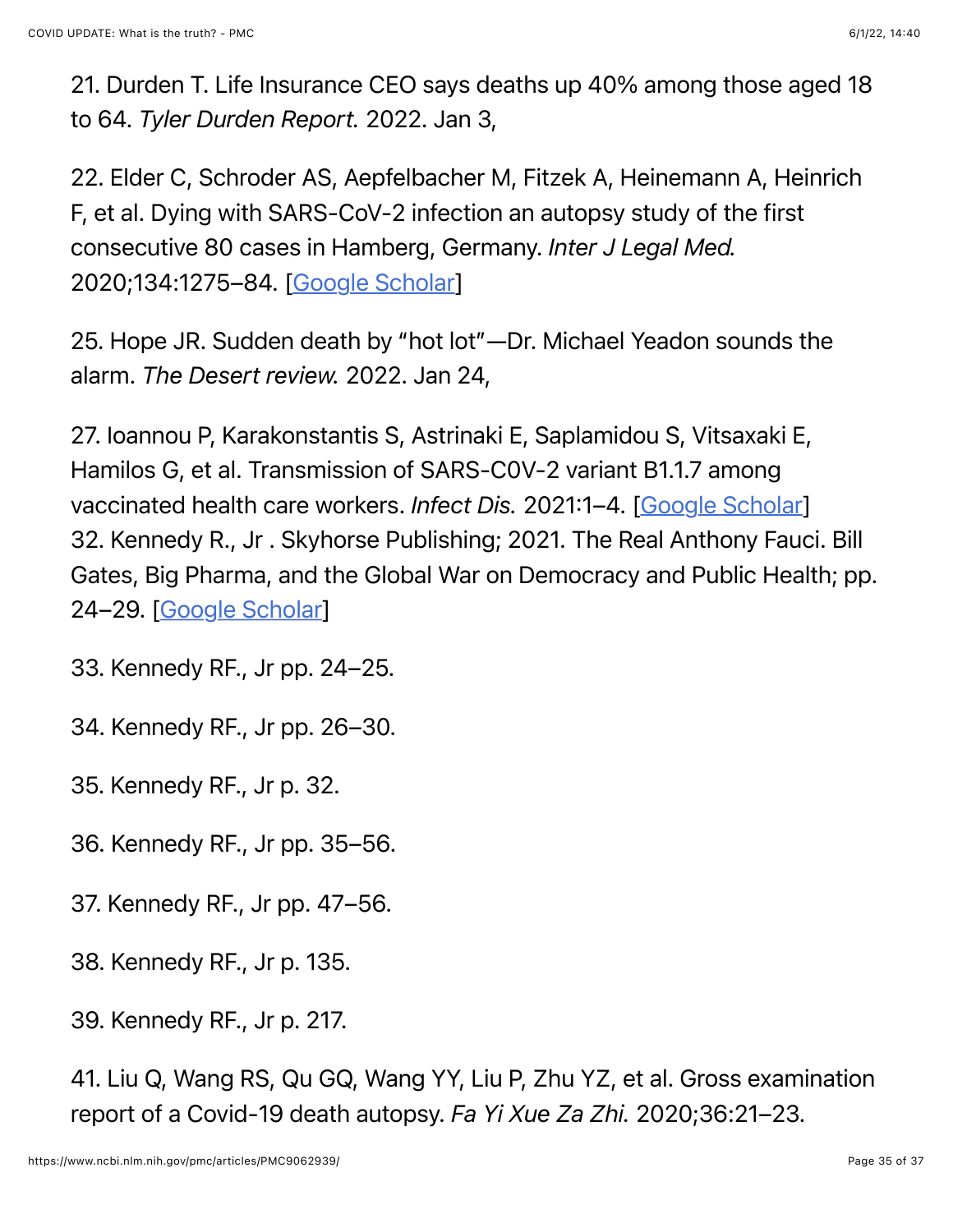#### [[PubMed\]](https://pubmed.ncbi.nlm.nih.gov/32198987) [\[Google Scholar\]](https://scholar.google.com/scholar_lookup?journal=Fa+Yi+Xue+Za+Zhi&title=Gross+examination+report+of+a+Covid-19+death+autopsy&author=Q+Liu&author=RS+Wang&author=GQ+Qu&author=YY+Wang&author=P+Liu&volume=36&publication_year=2020&pages=21-23&pmid=32198987&)

43. Marik PE, Kory P, Varon J, Iglesias J, Meduri GU. MATH+ protocol for the treatment oof SARS-CoV-2 infection: the scientific rationale. *Exp rev Antinfective Ther.* 2020 doi: 10.1080/14787210.2020.1808462. [\[CrossRef\]](https://doi.org/10.1080%2F14787210.2020.1808462) [[Google Scholar\]](https://scholar.google.com/scholar_lookup?journal=Exp+rev+Ant-infective+Ther&title=MATH++protocol+for+the+treatment+oof+SARS-CoV-2+infection:+the+scientific+rationale&author=PE+Marik&author=P+Kory&author=J+Varon&author=J+Iglesias&author=GU+Meduri&publication_year=2020&doi=10.1080/14787210.2020.1808462&)

44. McCullough P, Kelly R, Ruocco G, Lerma E, Tumlin J, Wheeland KR, et al. Pathophysiological basis and rationale for early outpatient treatment of [SARS-CoV-2 \(COVID-19\) Infection.](https://www.ncbi.nlm.nih.gov/pmc/articles/PMC7410805/) *Amer J Med.* 2021;134:16–22. [PMC free article] [\[PubMed\]](https://pubmed.ncbi.nlm.nih.gov/32771461) [\[Google Scholar\]](https://scholar.google.com/scholar_lookup?journal=Amer+J+Med&title=Pathophysiological+basis+and+rationale+for+early+outpatient+treatment+of+SARS-CoV-2+(COVID-19)+Infection&author=P+McCullough&author=R+Kelly&author=G+Ruocco&author=E+Lerma&author=J+Tumlin&volume=134&publication_year=2021&pages=16-22&pmid=32771461&)

45. McCullough P. Study: Fully vaccinated healthcare workers carry 251 times viral load, pose threat to unvaccinated patients, Co-workers. The Defender 08/23/21. [\[Google Scholar](https://scholar.google.com/scholar?q=McCullough+P+Study:+Fully+vaccinated+healthcare+workers+carry+251+times+viral+load,+pose+threat+to+unvaccinated+patients,+Co-workers+The+Defender+08/23/21+)]

49. Moffatt B, Elliott C. Ghost Marketing: Pharmaceutical companies and [ghostwritten journal articles.](https://scholar.google.com/scholar_lookup?journal=Persp+Biol+Med&title=Ghost+Marketing:+Pharmaceutical+companies+and+ghostwritten+journal+articles&author=B+Moffatt&author=C+Elliott&volume=50&issue=1&publication_year=2007&pages=18-31&) *Persp Biol Med.* 2007;50(1):18–31. [Google **Scholarl** 

50. Mulvany C. Covid-19 exacerbates bankruptcy for at-risk hospitals. *Health Care Financial Management Association.* 2020. Nov 9,

52. Nalivaeva NN, Turner AJ, Zhuravin IA. Role of prenatal hypoxia in brain development, cognitive functions, and neurodegeneration. *Front Neurosci.* 2018 doi: 10.3389/fnins.2018.00825. [[CrossRef\]](https://doi.org/10.3389%2Ffnins.2018.00825) [\[Google Scholar\]](https://scholar.google.com/scholar_lookup?journal=Front+Neurosci&title=Role+of+prenatal+hypoxia+in+brain+development,+cognitive+functions,+and+neurodegeneration&author=NN+Nalivaeva&author=AJ+Turner&author=IA+Zhuravin&publication_year=2018&doi=10.3389/fnins.2018.00825&) 58. Pomara C, Li Volti G, Cappello F. Covid-19 deaths: are we sure it is pneumonia? Please, autopsy, autopsy, autopsy! *J Clin Med.* 2020 doi: 10.3390/jcm9051259. [\[CrossRef\]](https://doi.org/10.3390%2Fjcm9051259) [\[Google Scholar](https://scholar.google.com/scholar_lookup?journal=J+Clin+Med&title=Covid-19+deaths:+are+we+sure+it+is+pneumonia?+Please,+autopsy,+autopsy,+autopsy!&author=C+Pomara&author=G+Li+Volti&author=F+Cappello&publication_year=2020&doi=10.3390/jcm9051259&)]

61. Redshaw M. As reports of injuries after Covid vaccines near 1 million mark. *CDC, FDA clear Pfizer, Moderna boosters for all adults.* The Defender 11/19/21.

62. Roche D. *Boston Herald.* 2021. Sept 14, Members of Congress and their